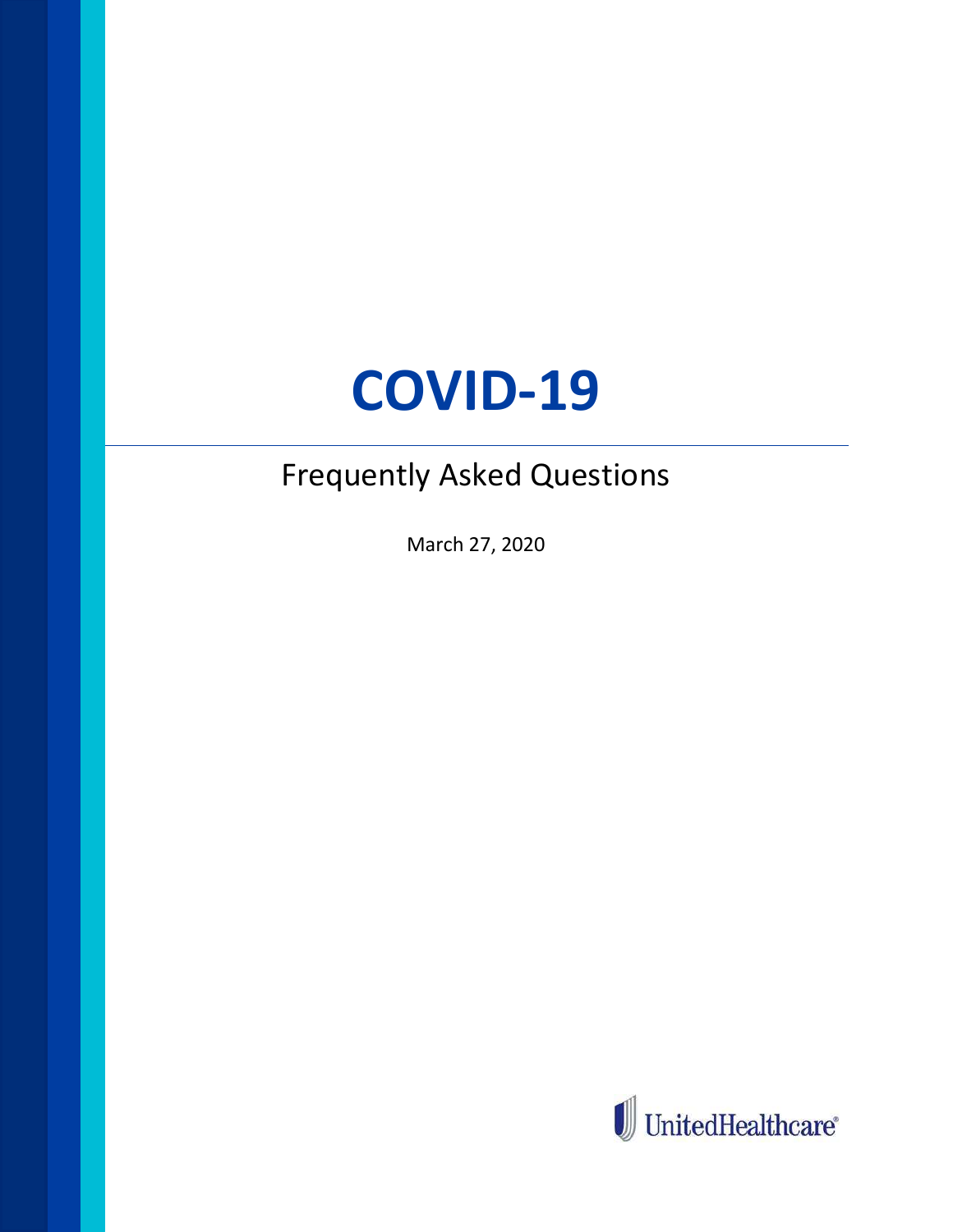## Coronavirus Update as of March 27

### COVID-19 Frequently Asked Questions (FAQ)

#### TABLE OF CONTENTS

UNITEDHEALTHCARE PROPRIETARY AND CONFIDENTIAL

UnitedHealthcare's presentation materials and responses to your questions are intended to provide general information and assistance during this national emergency and do not constitute medical, legal or tax advice. Please contact your medical, legal and tax advisors on how to respond to this situation. The materials and discussion topics do not constitute a binding obligation of UnitedHealthcare with respect to any matter discussed herein. Please note, in addition to federal law, states may have additional or differing requirements.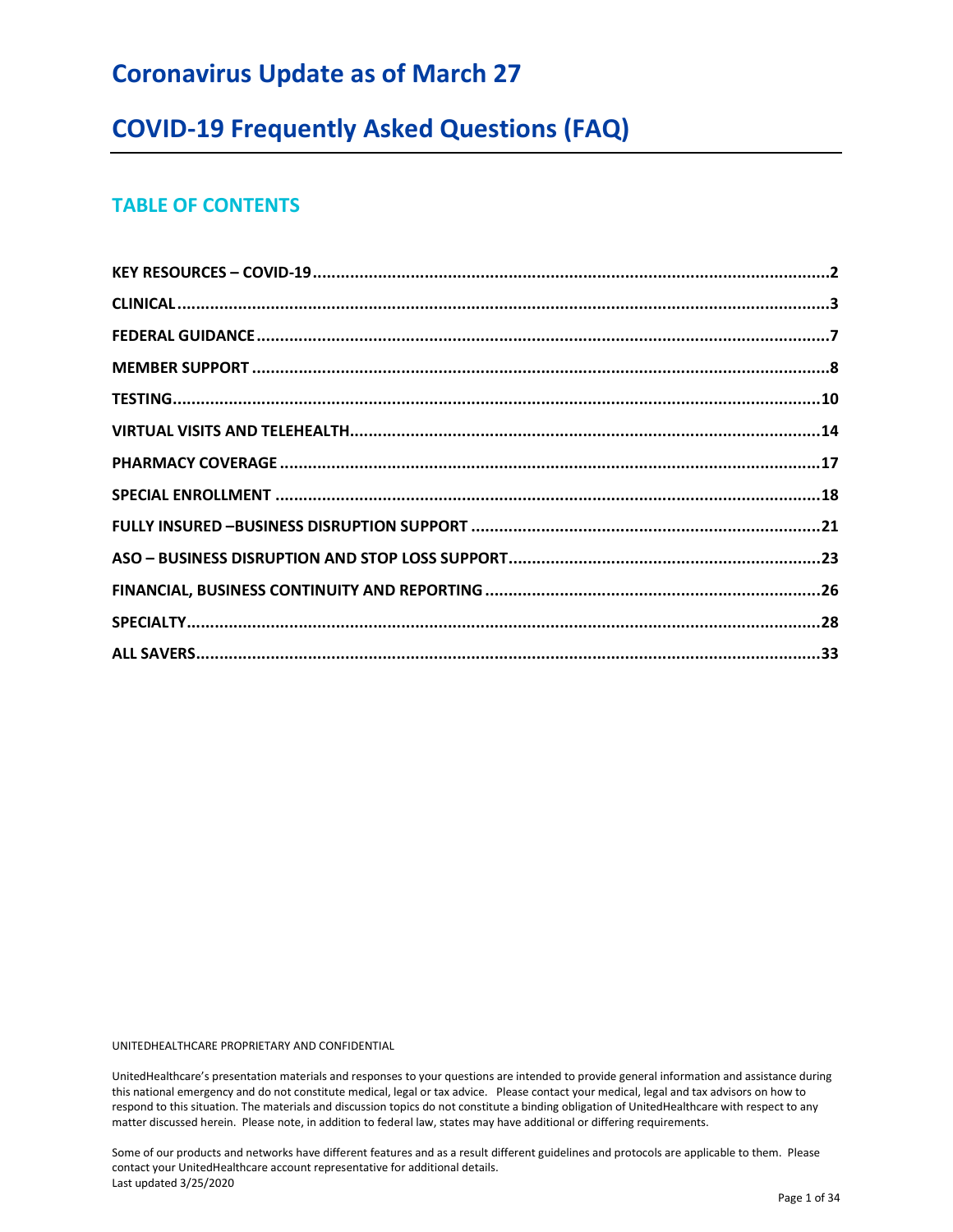#### KEY RESOURCES – COVID-19

- CDC COVID-19 Site what you should know, situation updates, community impacts and resources
- CDC Travel recommendations
- UnitedHealthcare COVID-19 FAQ
- IRS Notice on High Deductible Plans with HSA
- Family First Coronavirus Response Act (H.R. 6201)

UNITEDHEALTHCARE PROPRIETARY AND CONFIDENTIAL

UnitedHealthcare's presentation materials and responses to your questions are intended to provide general information and assistance during this national emergency and do not constitute medical, legal or tax advice. Please contact your medical, legal and tax advisors on how to respond to this situation. The materials and discussion topics do not constitute a binding obligation of UnitedHealthcare with respect to any matter discussed herein. Please note, in addition to federal law, states may have additional or differing requirements.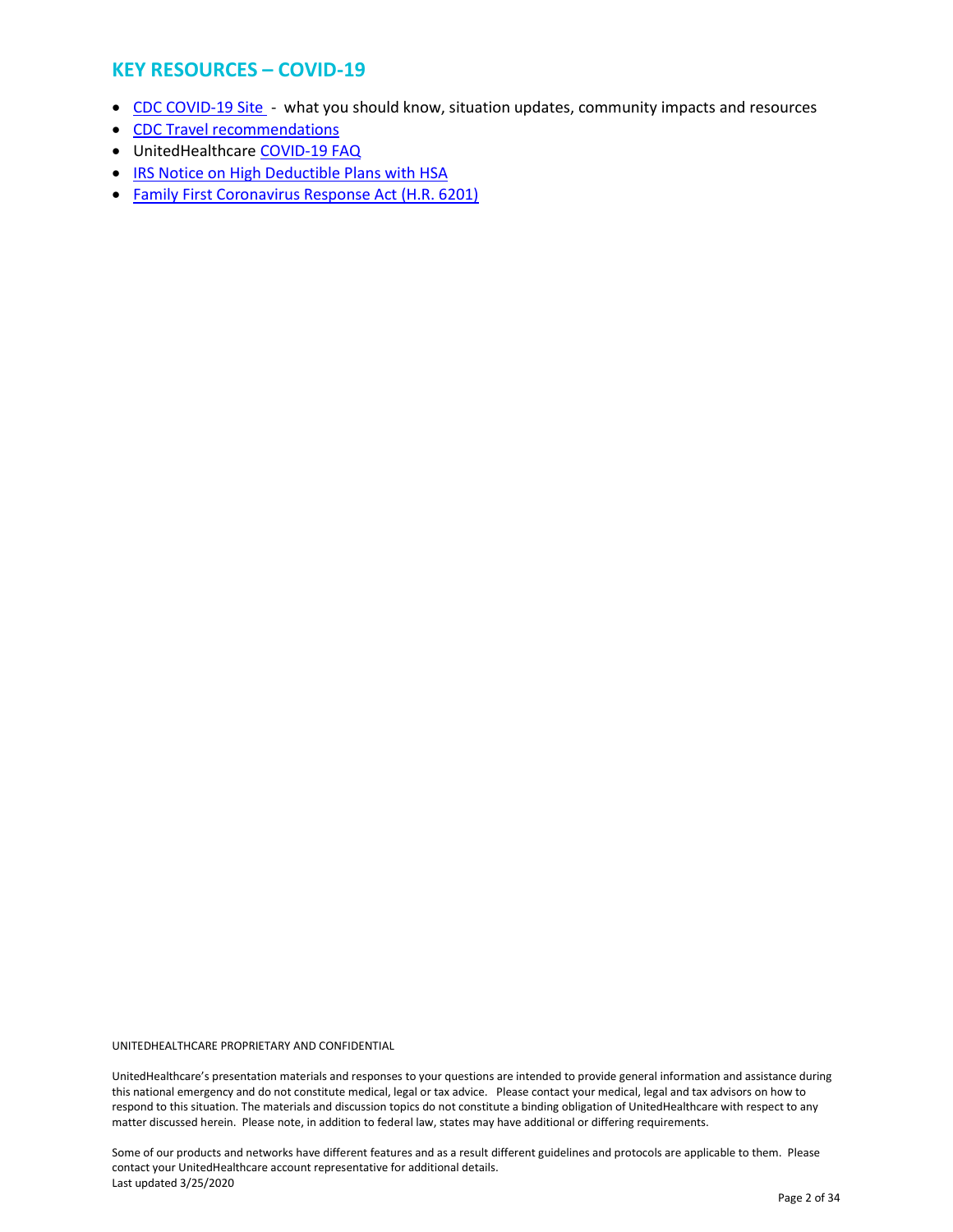#### CLINICAL

#### THE INFORMATION IN THE FOLLOWING SECTION IS SOURCED FROM THE CDC. REFER TO THE CORONAVIRUS.GOV AND CDC WEBSITE FOR THE MOST CURRENT INFORMATION.

#### What is it?

COVID-19 is a respiratory infection. It is caused by an RNA virus called nCoV19 that is part of the SARS lineage of coronaviruses.

#### What are the symptoms?

The symptoms of COVID-19 are fever, cough and shortness of breath. Those who develop serious illness generally are found to have pneumonia.

#### How does it spread?

COVID-19 can spread from person to person, primarily between people who are in close contact – within about 6 feet – of one another, through respiratory droplets produced when an infected person coughs or sneezes. It also may be possible that a person can get COVID-19 by touching a surface or object that has the virus on it and then by touching their mucous membranes (mouth, nose, eyes). It is believed it can live on surfaces in the range of hours to days. Some early studies indicate that it may also be passed through stool/feces.

#### Is there a vaccine?

There is currently NO vaccine to protect against COVID-19. While there are numerous efforts underway to develop a vaccine, (in fact you may have heard the first human trial began on 3/17/2020) historical experience would suggest it will be at least a year before one is commercially available to the general public. Please refer to www.coronavirus.gov

#### Who is most at risk?

Most cases of COVID-19 worldwide have been mild and >80%<sup>i</sup> of infected individuals have been able to fully recover at home. However some people are at higher risk of getting very sick from this illness and should take additional precautions. Those people include:

- People over the age of 60, particularly people those over the age of 80;
- People who have chronic medical conditions like heart disease, diabetes, chronic lung disease, chronic renal disease<sup>ii</sup>, cancer and obesity; and
- **People** who have a suppressed immune system from medications or those that have a compromised immune system.

Early indication is that the cause of death in individuals with COVID-19 is sepsis, ARDS and/or cardiac arrest<sup>iii</sup>. Please refer to www.coronavirus.gov

#### UNITEDHEALTHCARE PROPRIETARY AND CONFIDENTIAL

UnitedHealthcare's presentation materials and responses to your questions are intended to provide general information and assistance during this national emergency and do not constitute medical, legal or tax advice. Please contact your medical, legal and tax advisors on how to respond to this situation. The materials and discussion topics do not constitute a binding obligation of UnitedHealthcare with respect to any matter discussed herein. Please note, in addition to federal law, states may have additional or differing requirements.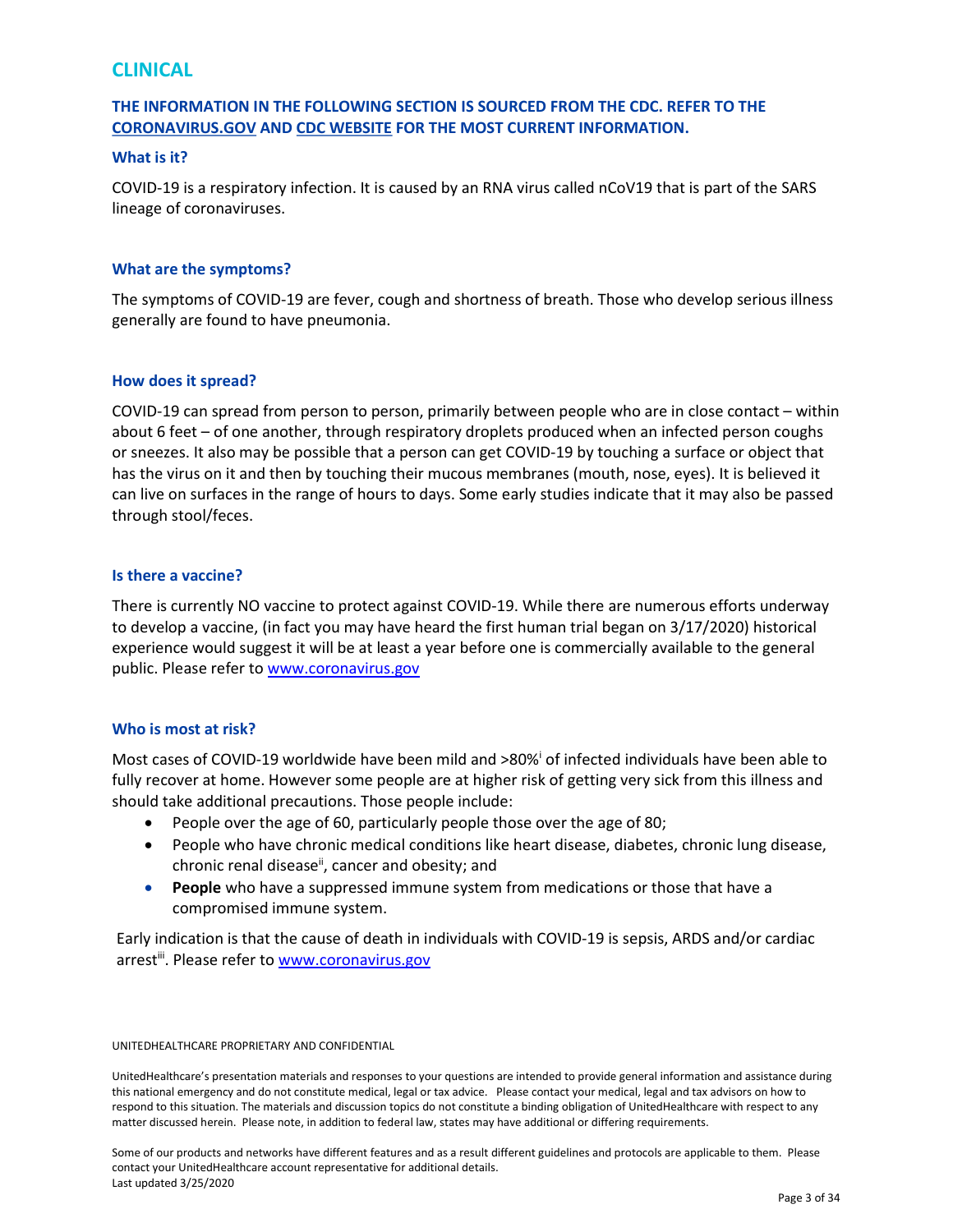#### What should I do if I have symptoms?

If someone thinks they have been exposed to COVID-19 and develops symptoms such as fever, cough and/or difficulty breathing, they should first CALL a health care professional for medical advice. Please refer to www.coronavirus.gov

#### If an employee is immune suppressed due to medication or prior organ transplant, should they be quarantined if they have no other conditions or symptoms (fever, SOB, cough, travel or exposure)?

CDC guidance is for those people at high risk to self-quarantine or socially isolate and take other precautions as outlined on the CDC site. Please refer to www.coronavirus.gov

#### Is it true that people can infect others before they themselves show any symptoms?

Yes. It is believed a person can be contagious several days before symptoms appear and up to 14 days after symptoms have ended. Please refer to www.coronavirus.gov

#### Should healthy individuals wear a mask to prevent COVID-19 infection?

The CDC does not recommend that people who are well wear a facemask to protect themselves from respiratory illnesses, including COVID-19. Wearing a facemask may cause you to touch your face more often. You should only wear a mask if your health care professional recommends it. A facemask may be recommended for people who have symptoms consistent with COVID-19. This is to protect others from the risk of getting infected. The supply of face masks are crucial for health workers and other people who are taking care of someone infected with COVID-19 in close settings (at home or in a health care facility). Please refer to www.coronavirus.gov

#### Is COVID-19 more dangerous to the autoimmune compromised than the common flu?

Individuals, who are immunocompromised or on immunosuppressive medications, may be at higher risk for getting very sick from the virus. For now there is limited information in comparative data compared to other illnesses. Please refer to www.coronavirus.gov

UNITEDHEALTHCARE PROPRIETARY AND CONFIDENTIAL

UnitedHealthcare's presentation materials and responses to your questions are intended to provide general information and assistance during this national emergency and do not constitute medical, legal or tax advice. Please contact your medical, legal and tax advisors on how to respond to this situation. The materials and discussion topics do not constitute a binding obligation of UnitedHealthcare with respect to any matter discussed herein. Please note, in addition to federal law, states may have additional or differing requirements.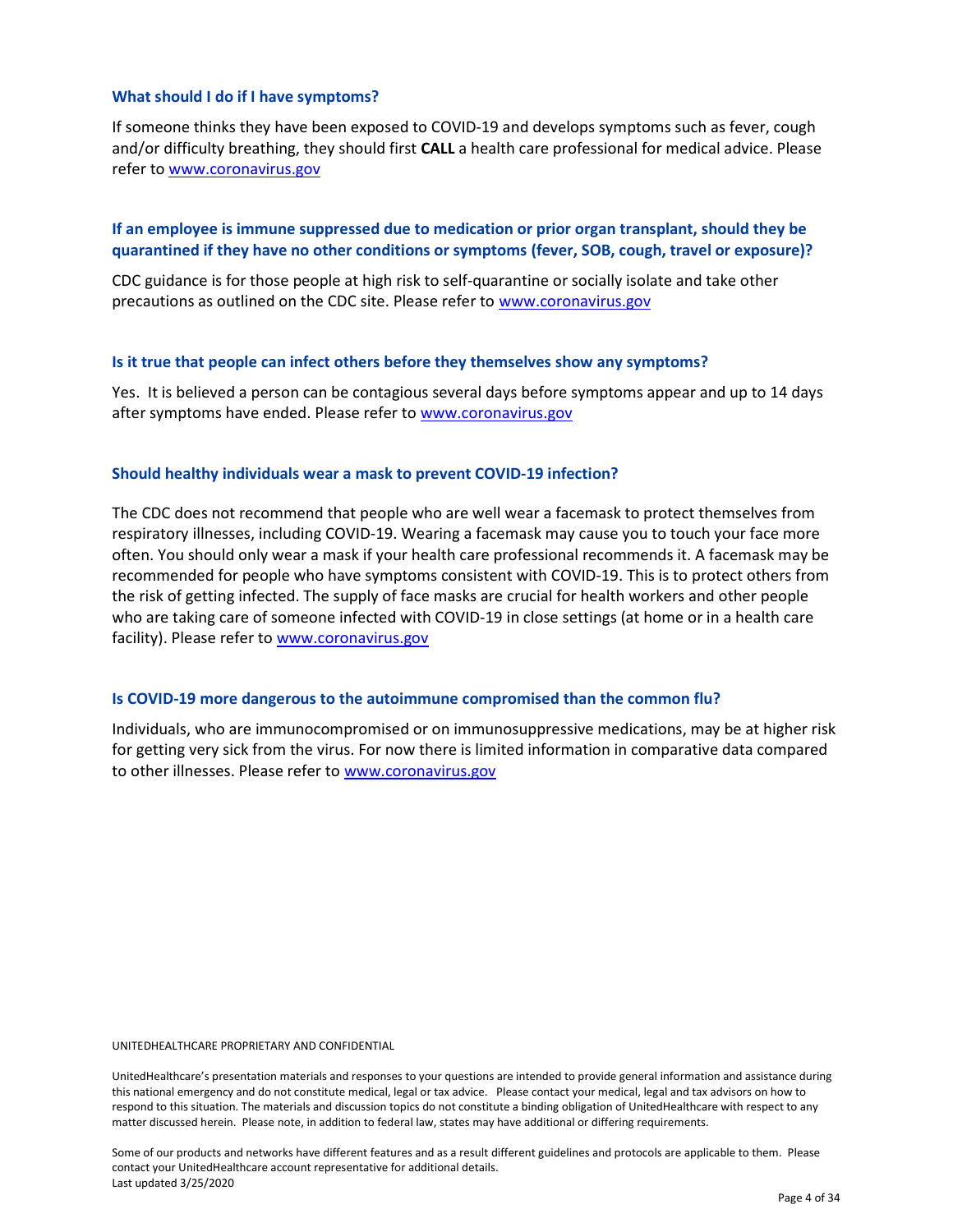#### Why are diabetics considered a higher risk category?

The CDC outlined areas where individuals may be higher risk and should take more precautions. Some people may have no or relatively mild symptoms, but the CDC considers those people with heart, lung, blood pressure, diabetes, and immune compromised at more at risk<sup>1</sup>. Please refer to www.coronavirus.gov

#### Are people with asthma at a greater risk?

Yes, adults with chronic medical conditions such as chronic lung diseases may put them at higher risk. Please refer to www.coronavirus.gov

#### How dangerous is this virus to pregnant women?

Information at this time is very limited on COVID-19 in pregnancy. It is believed that pregnant women may be at a greater risk of getting sick from COVID-19 than the general population. Pregnant women in general may be at increased risk for some infections as they experience changes in their immune systems as a result of pregnancy. It is advisable that all pregnant women practice social distancing. Please refer to www.coronavirus.gov

#### Will someone who has had the virus and been on isolation at home need to be retested?

People with COVID-19 who have stayed home (home isolated) can stop home isolation and move to 14 days of home quarantine under the direction of their treating physician, state/local health department and government regulations. Generally, home isolation is lifted under the following conditions:

- You received two negative tests in a row, 24 hours apart. AND
- You no longer have a fever (without the use medicine that reduces fevers). AND
- Other symptoms have improved (for example, when your cough or shortness of breath have improved)

Please refer to www.coronavirus.gov

#### If someone is near another person with COVID, but the person doesn't cough or sneeze, are you at risk of contracting this disease? NEW 3/27

Yes. The virus that causes COVID-19 is spread from person to person. The CDC continues to recommend that actively sick patients be isolated until they are better and no longer pose a risk of infecting others Please refer to www.coronavirus.gov

UNITEDHEALTHCARE PROPRIETARY AND CONFIDENTIAL

UnitedHealthcare's presentation materials and responses to your questions are intended to provide general information and assistance during this national emergency and do not constitute medical, legal or tax advice. Please contact your medical, legal and tax advisors on how to respond to this situation. The materials and discussion topics do not constitute a binding obligation of UnitedHealthcare with respect to any matter discussed herein. Please note, in addition to federal law, states may have additional or differing requirements.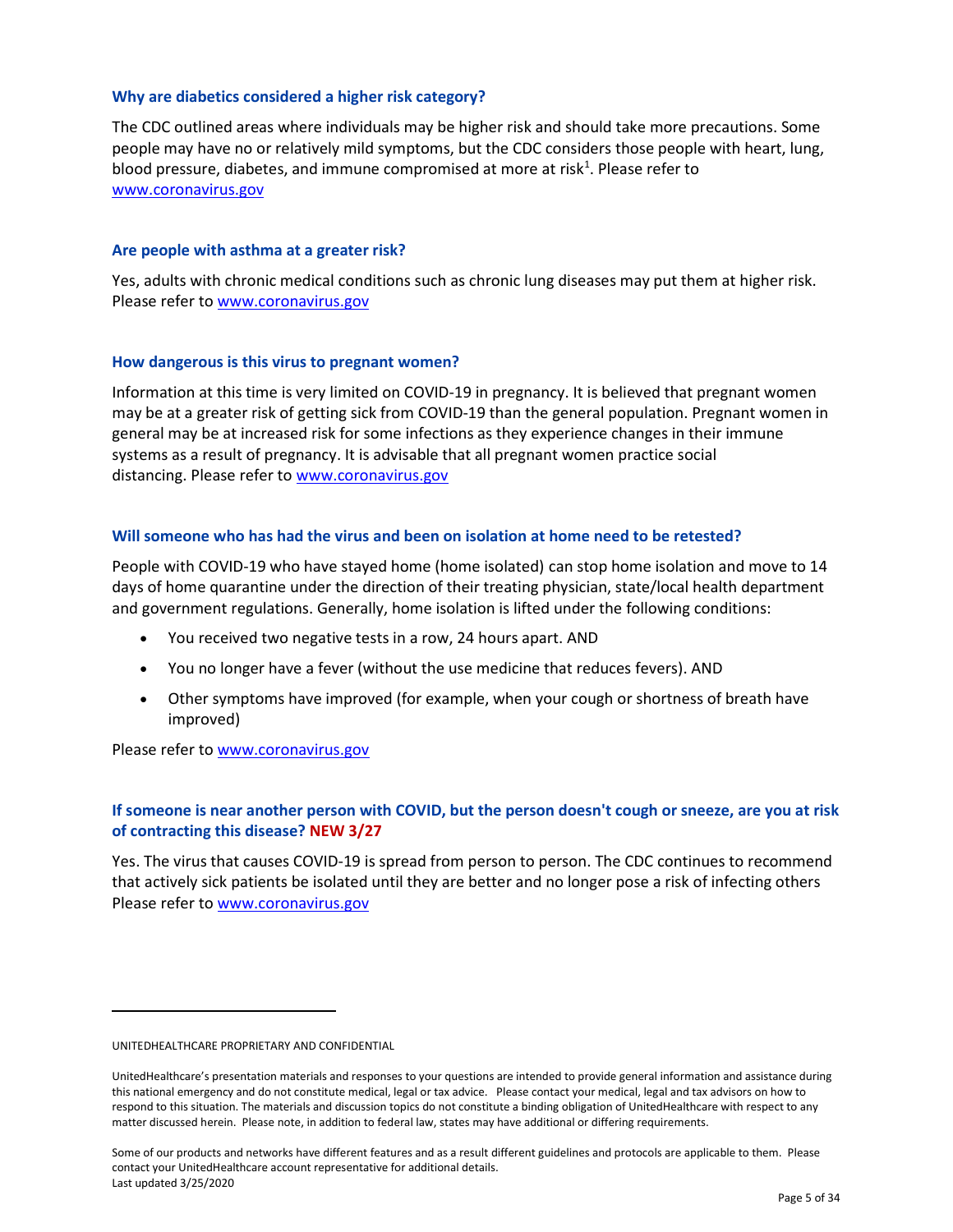#### If a person has self-quarantined for 14 days after exposure, but has not developed symptoms, may they return to work on the 15th day without any fear of an occurrence? NEW 3/27

A person who has been released from COVID-19 quarantine is not considered a risk for spreading the virus to others if they have not developed the illness during the 14-day incubation period.

14 days is the longest incubation period seen with other similar corona viruses. Therefore, the period of quarantine is 14 days, starting with the last day of exposure if no symptoms develop. Please refer to www.coronavirus.gov

#### Once you get the virus and recover are you immune or can you get it again?

Human immune response to COVID-19 is still being studied. For other coronavirus infections such as SARS reinfection is unlikely to occur after recovery. It is unlikely that a person with a healthy immune system would get re-infected from a virus as long as there has been no viral mutation<sup>iv</sup>. However it is unknown at this time if similar protection will occur with COVID-19. Please refer to www.coronavirus.gov

#### Sources

- 1. China Centre for Disease Control & Prevention, Statistica
- 2. China Centre for Disease Control & Prevention, Italian Portal of Epidemiology for Public Health
- 3. medRxiv 2020.02.26.20028191
- 4. CDC, WHO, Laure, et.al, 2020
- 5. https://www.cdc.gov/safewater/effectiveness-on-pathogens.html
- 6. National Institute of Allergy and Infectious Diseases
- 7. CDC, WHO, Laure, et.al, 2020
- 8. National Institute of Allergy and Infectious Diseases

UNITEDHEALTHCARE PROPRIETARY AND CONFIDENTIAL

UnitedHealthcare's presentation materials and responses to your questions are intended to provide general information and assistance during this national emergency and do not constitute medical, legal or tax advice. Please contact your medical, legal and tax advisors on how to respond to this situation. The materials and discussion topics do not constitute a binding obligation of UnitedHealthcare with respect to any matter discussed herein. Please note, in addition to federal law, states may have additional or differing requirements.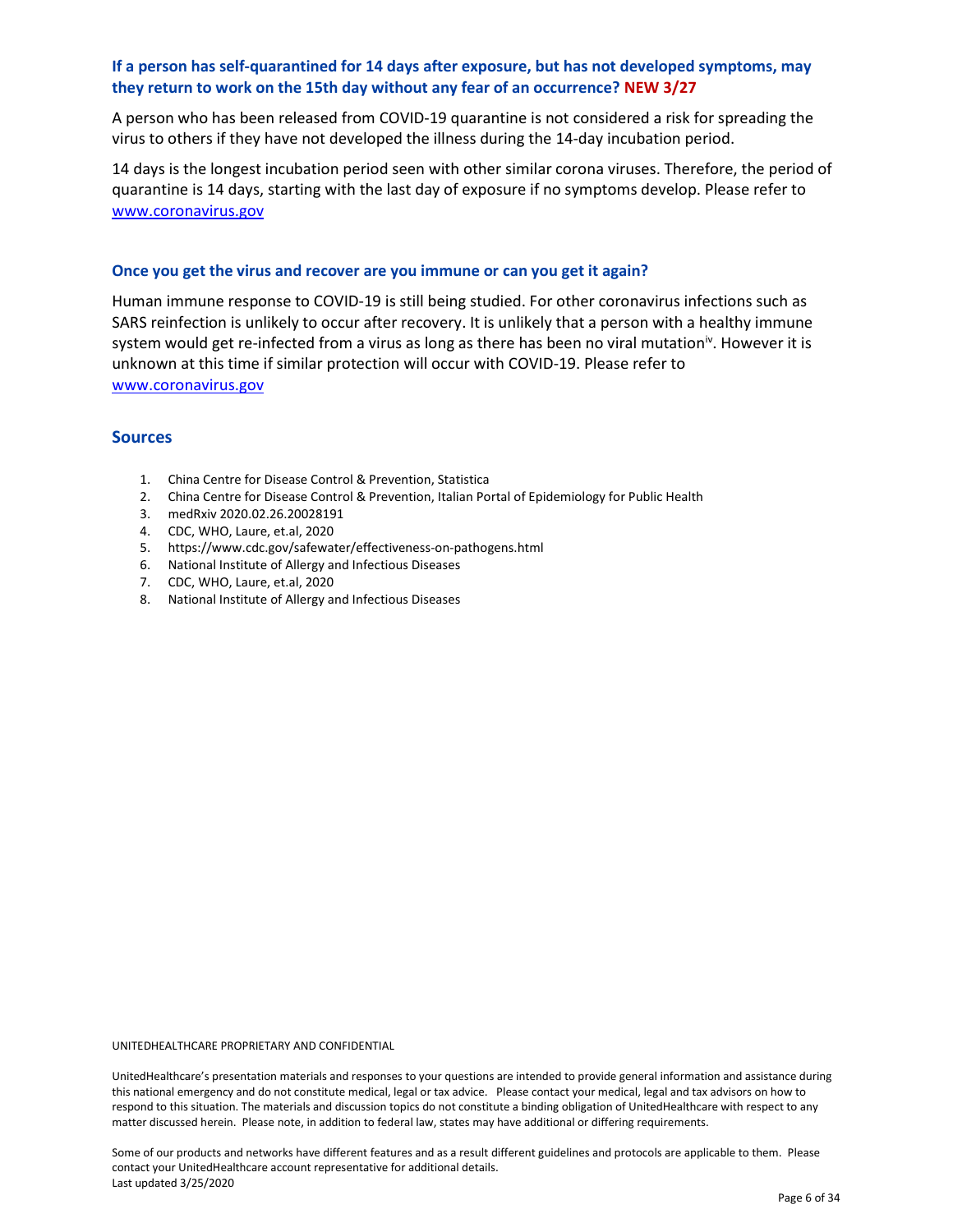#### What information can you provide on the Federal Legislation that passed on March 18, 2020?

The Families First Coronavirus Response Act (HR 6201) ("Act") requires group health plans and health insurance issuers offering group or individual health insurance coverage (including grandfathered plans) to cover COVID-19 testing and certain COVID-19 testing related items and services without cost sharing ( deductibles, copayments and coinsurance), prior authorization or other medical management requirements.

- This coverage includes the COVID-19 diagnostic test and a COVID testing-related visit to order or administer the test. A testing related visit may occur in a health care provider's office, an urgent care center, an emergency department or through a telehealth visit.
- For plans with in- network and out- of- network benefits cost sharing (copayments, coinsurance and deductibles) will not apply.
- For plans with in-network benefits only, cost sharing (copayments, coinsurance, deductibles) will not apply for out-of-network emergency services or when an in- network provider is not available.
- **•** Telehealth services apply both in and out-of-network.
- The Act is effective March 18, 2020 to apply retroactively. Currently our approach will be to have these guidelines in place on April 1 and then re-adjust the claims to meet the March 18 effective date.

UNITEDHEALTHCARE PROPRIETARY AND CONFIDENTIAL

UnitedHealthcare's presentation materials and responses to your questions are intended to provide general information and assistance during this national emergency and do not constitute medical, legal or tax advice. Please contact your medical, legal and tax advisors on how to respond to this situation. The materials and discussion topics do not constitute a binding obligation of UnitedHealthcare with respect to any matter discussed herein. Please note, in addition to federal law, states may have additional or differing requirements.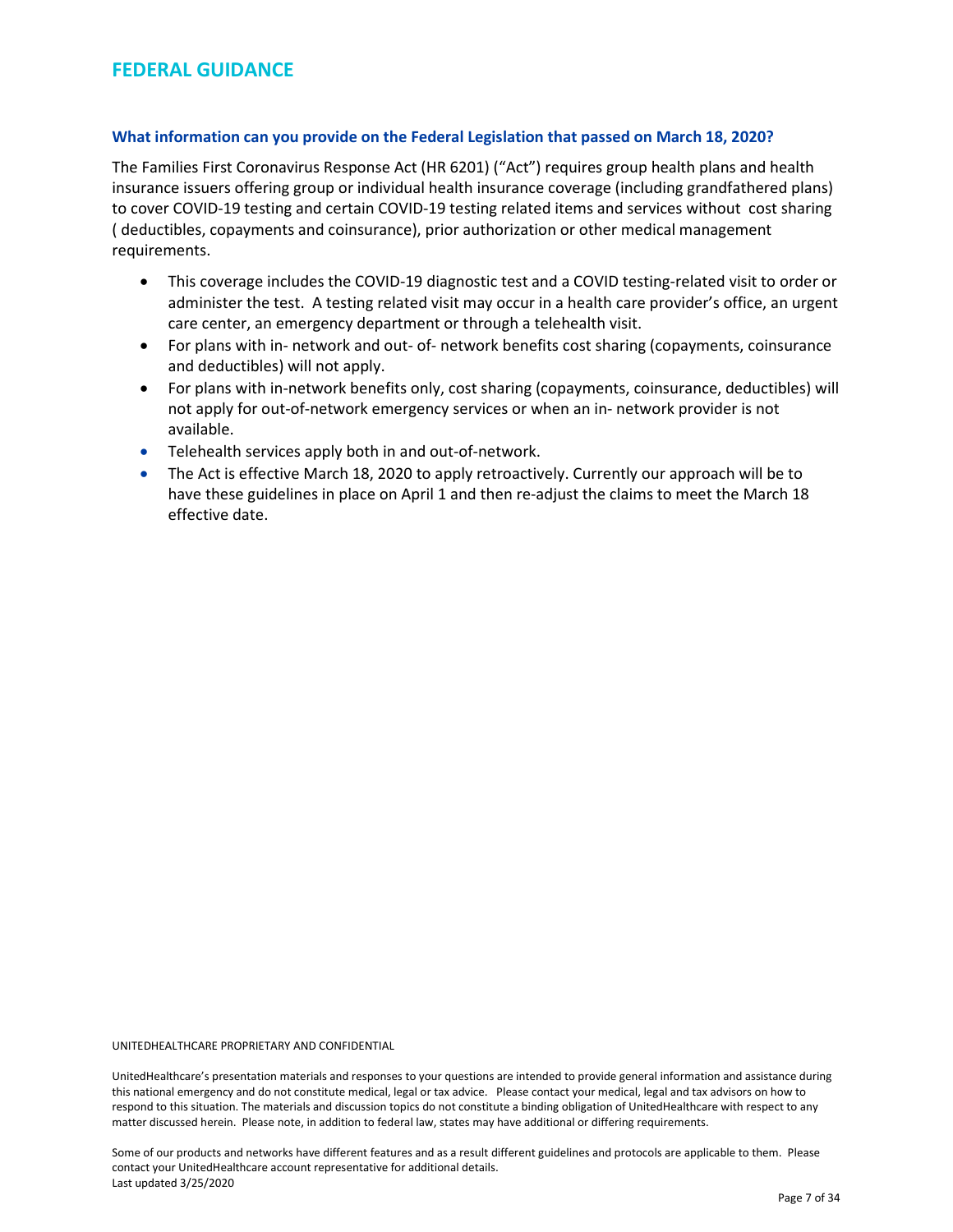#### MEMBER SUPPORT

#### What is UnitedHealth Group doing to help members concerned with COVID-19?

UnitedHealthcare has a team closely monitoring COVID-19, formerly known as the Novel Coronavirus or 2019-nCoV. Our top priority is the health and well-being of the people we serve.

As with any public health issue, UnitedHealthcare will work with and follow all guidance and protocols issued by the U.S. Centers for Disease Control and Prevention (CDC), Food and Drug Administration (FDA), and state and local public health departments.

#### Does UnitedHealthcare provide any support services for those people who have been affected by the virus? Updated 3/27

While the CDC website is the best place to go to stay up to date on this still developing situation, Optum is offering a free emotional support help line for all people impacted. This help line will provide those affected access to trained mental health specialists. The company's public toll-free help line number, 866-342-6892, will be open 24 hours a day, seven days a week for as long as necessary.

This service is free of charge and open to anyone. Trained Optum mental health specialists help people manage their stress and anxiety so they can continue to address their everyday needs. Callers may also receive referrals to community resources to help them with specific concerns, including financial and legal matters.

In addition, Optum and UnitedHealthcare members with EAP and behavioral health benefits can access ongoing resources including Critical Incident Response Services (CIRS). We recommend they access through their account-specific support numbers. Emotional-support resources and information are also available online at www.liveandworkwell.com.

#### Travel Assistance for UnitedHealthcare Life insurance customers (not available in NY):

The Travel Assistance Program, provided by UnitedHealthcare Global (UHCG), provides 24/7 assistance with pre-travel information, non-medical emergency services and medical emergency assistance when a member is traveling 100 miles or more away from home. This program is included at no extra cost for members enrolled in any UnitedHealthcare Life insurance plan (except in NY).

For more information about these services, visit the Intelligence Center at www.members.uhcglobal.com.

#### What is UnitedHealthcare doing to help members with behavioral health needs during the Covid-19 emergency and what tele-mental health solutions are available? UPDATE 3/27

In order to make it easier for our members to receive appropriate treatment during this challenging time, Optum Behavioral Health is enabling providers to use popular applications for video chat or telephonic care immediately to effectively support the behavioral health needs of our members.

This means that for members or providers who do not have access to approved technology typically required to conduct a virtual visit, alternative technologies like telephone visits or video chat services - like Apple FaceTime, Facebook Messenger, Zoom, Google Hangouts or Skype -- can be used

#### UNITEDHEALTHCARE PROPRIETARY AND CONFIDENTIAL

UnitedHealthcare's presentation materials and responses to your questions are intended to provide general information and assistance during this national emergency and do not constitute medical, legal or tax advice. Please contact your medical, legal and tax advisors on how to respond to this situation. The materials and discussion topics do not constitute a binding obligation of UnitedHealthcare with respect to any matter discussed herein. Please note, in addition to federal law, states may have additional or differing requirements.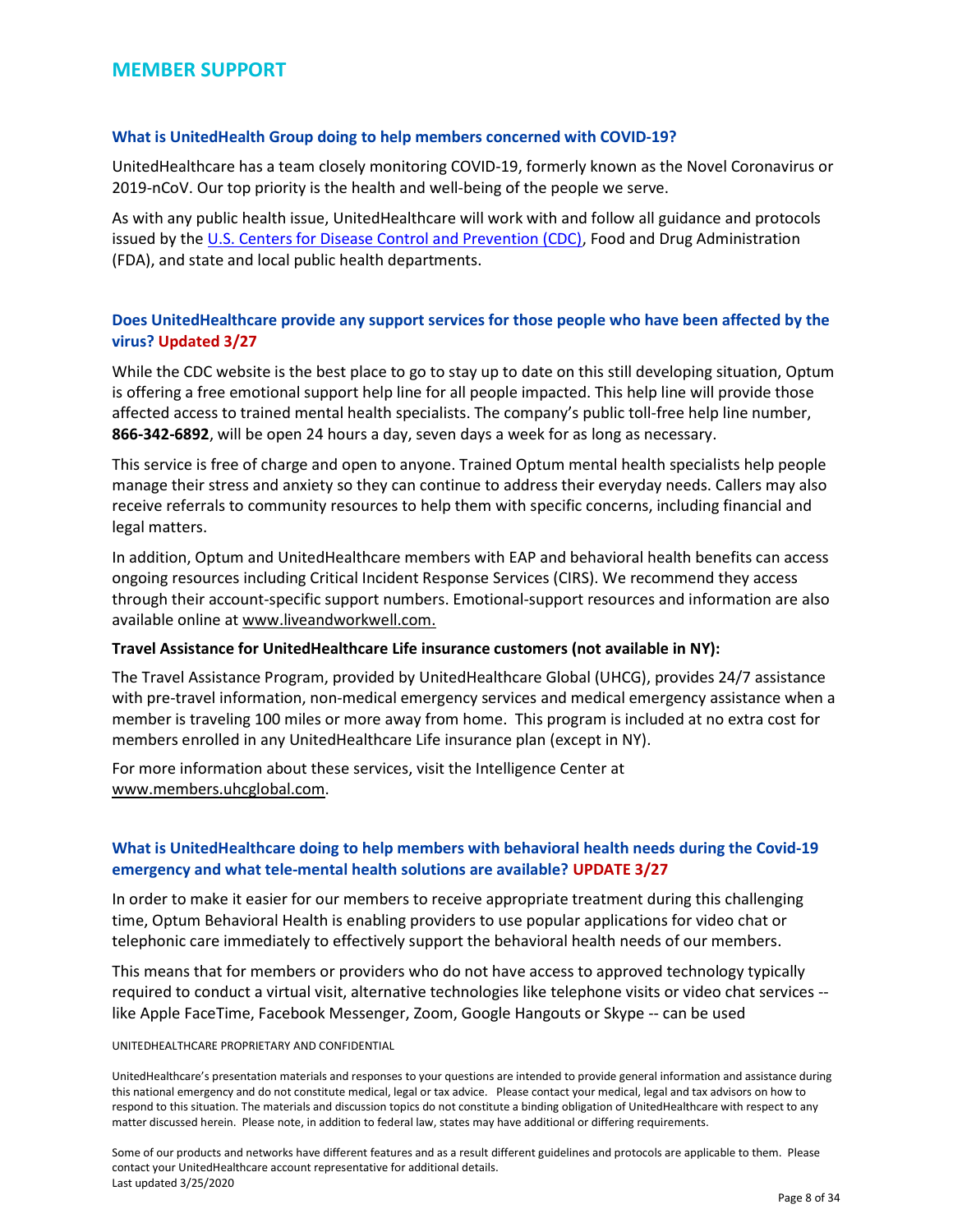immediately. This also applies to health care providers who are qualified and licensed in accordance with applicable regulations to provide ABA services. Standard cost-sharing and benefits policies will still apply.

This policy is in effect until April 30, 2020 and may be extended as necessary.

In addition, Sanvello is offering free premium access to its digital care delivery platform. This offer, available globally, makes Sanvello's clinically validated techniques, coping tools and peer support free to anyone impacted by COVID-19 immediately for the duration of the crisis. Sanvello Health is a UnitedHealth Group company.

#### Are there any plans to enhance the support materials available on liveandworkwell related to this crisis?

Yes - a COVID-19 portal went live on the liveandworkwell website on March 18.

#### If an individual is tested and the provider rules out COVID-19, does the employee need any documentation that they can provide their employer for return to work clearance?

This is a policy determined between the employer and employee.

#### In light of the current situation, is UnitedHealthcare delaying member communications related to preventive campaigns?

Yes. UnitedHealthcare will temporarily delay certain preventive care reminders.

#### Is UnitedHealthcare offering help to employees who are losing their health insurance coverage after being laid off?

UnitedHealthcare offers a range of individual health insurance plans. Interested people may contact (800) 827-9990 to speak with an advisor who can assist. They can also visit https://www.healthmarkets.com to apply directly.

#### If a member has a valid prior authorization for a surgery that has been postponed, will the member be required to go through the prior authorization process again?

Prior Authorization will remain in effect for 90 days from the date it was initially approved.

UNITEDHEALTHCARE PROPRIETARY AND CONFIDENTIAL

UnitedHealthcare's presentation materials and responses to your questions are intended to provide general information and assistance during this national emergency and do not constitute medical, legal or tax advice. Please contact your medical, legal and tax advisors on how to respond to this situation. The materials and discussion topics do not constitute a binding obligation of UnitedHealthcare with respect to any matter discussed herein. Please note, in addition to federal law, states may have additional or differing requirements.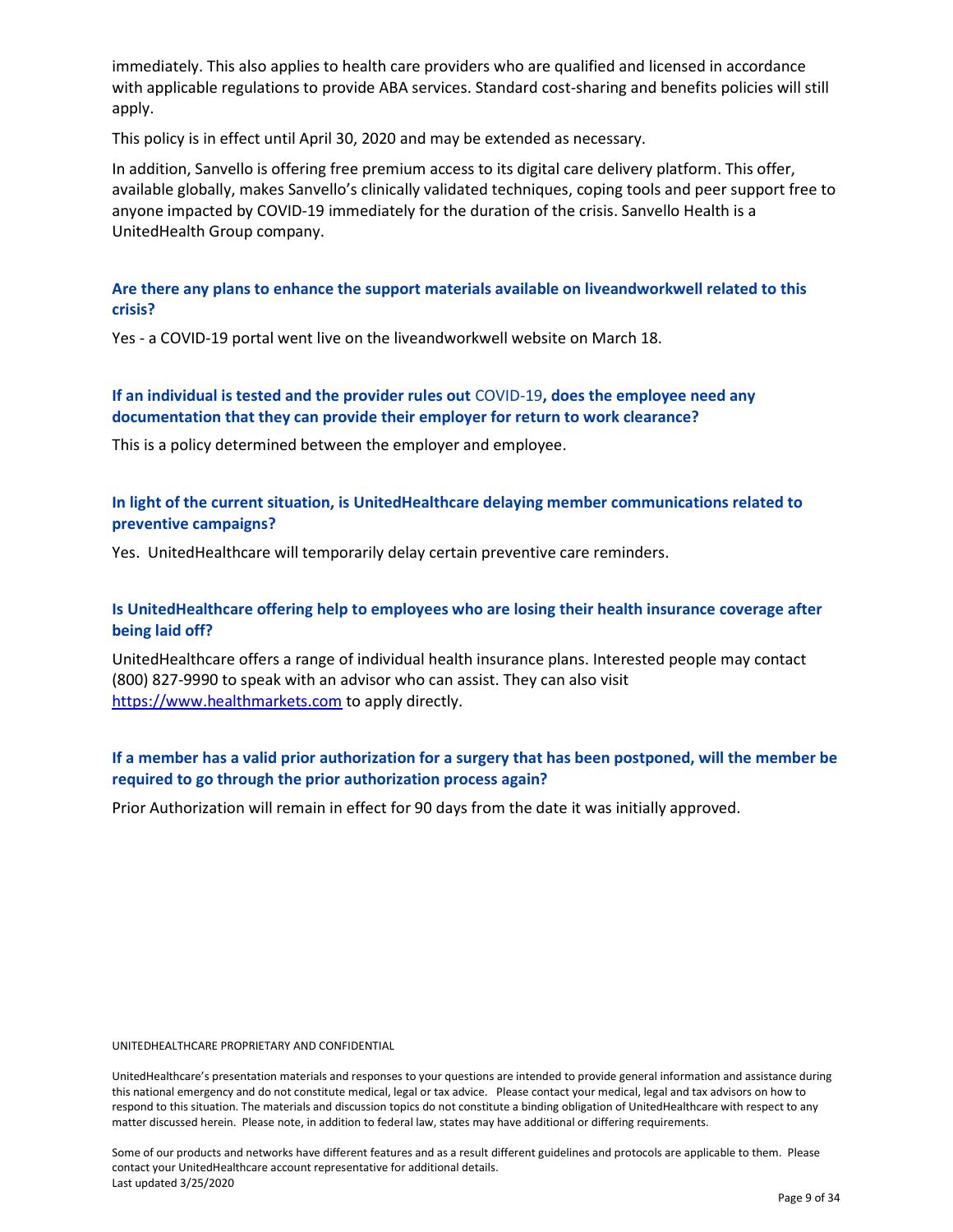#### **TESTING**

#### Does UnitedHealthcare cover the test for COVID-19?

UnitedHealthcare and its self-funded customers will waive cost sharing (copayment, coinsurance, and deductible) for COVID-19 testing during this national emergency. We are also waiving cost sharing for COVID-19 testing related visits during this same time, whether the testing related visit is received in a health care provider's office, an urgent care center, an emergency department or through a telehealth visit. This coverage applies to Medicare Advantage, Medicaid and fully insured and self-funded employer-sponsored plans.

Testing must be provided at approved locations in accordance with U.S. Centers for Disease Control and Prevention (CDC) guidelines including FDA approved testing at designated labs around the country.

Other costs beyond the test and test-related physician office, urgent care, emergency room, and telehealth visit and items and services related to the visit will be covered based on terms in the medical plan and applicable state and federal mandates. Therefore, deductibles, copayments and coinsurance would apply to care, and certain services or supplies beyond the test itself and test-related provider visit.

#### Is the COVID-19 test and test-related visits covered for self-funded clients?

Self-funded customers including HDHP/HSA must waive member cost sharing, including copayments, coinsurance and deductibles, for COVID-19 test and test-related visits including related items and services at physician office, urgent care, emergency room, or through a telehealth visit. Other costs beyond the test and test- visit including related items and services will be covered based on the terms of the member's plan and applicable state and federal mandates. Therefore, deductibles, copayments and coinsurance would apply to care, services or supplies beyond the test itself and test-related provider visit.

In addition, these services can be obtained in-network, as well as, out of network for plans that either have out-of-network benefits or for in-network only plans in situations that require emergent care or when out of network contractual exceptions are met.

UnitedHealthcare will cover all Virtual Visits, not limited to COVID-19, for all fully insured and selffunded plans including HSA/HDHPs unless the plan has indicated otherwise.

These services may be obtained without prior authorization.

#### Do high-deductible plans with a Health Savings Account (HSA) cover the COVID-19 test prior to reaching a deductible?

Yes. Such plans must cover the COVID-19 test and test-related visit at no cost share prior to the member meeting their deductible. If the member has already reached their deductible there is no additional deductible. Other costs beyond the test and test-related visit and items and services related to the visit will be covered based on terms in the medical plan. Therefore, deductibles, copayments and coinsurance would apply to care and to certain services or supplies beyond the test and test-related visit itself.

#### UNITEDHEALTHCARE PROPRIETARY AND CONFIDENTIAL

UnitedHealthcare's presentation materials and responses to your questions are intended to provide general information and assistance during this national emergency and do not constitute medical, legal or tax advice. Please contact your medical, legal and tax advisors on how to respond to this situation. The materials and discussion topics do not constitute a binding obligation of UnitedHealthcare with respect to any matter discussed herein. Please note, in addition to federal law, states may have additional or differing requirements.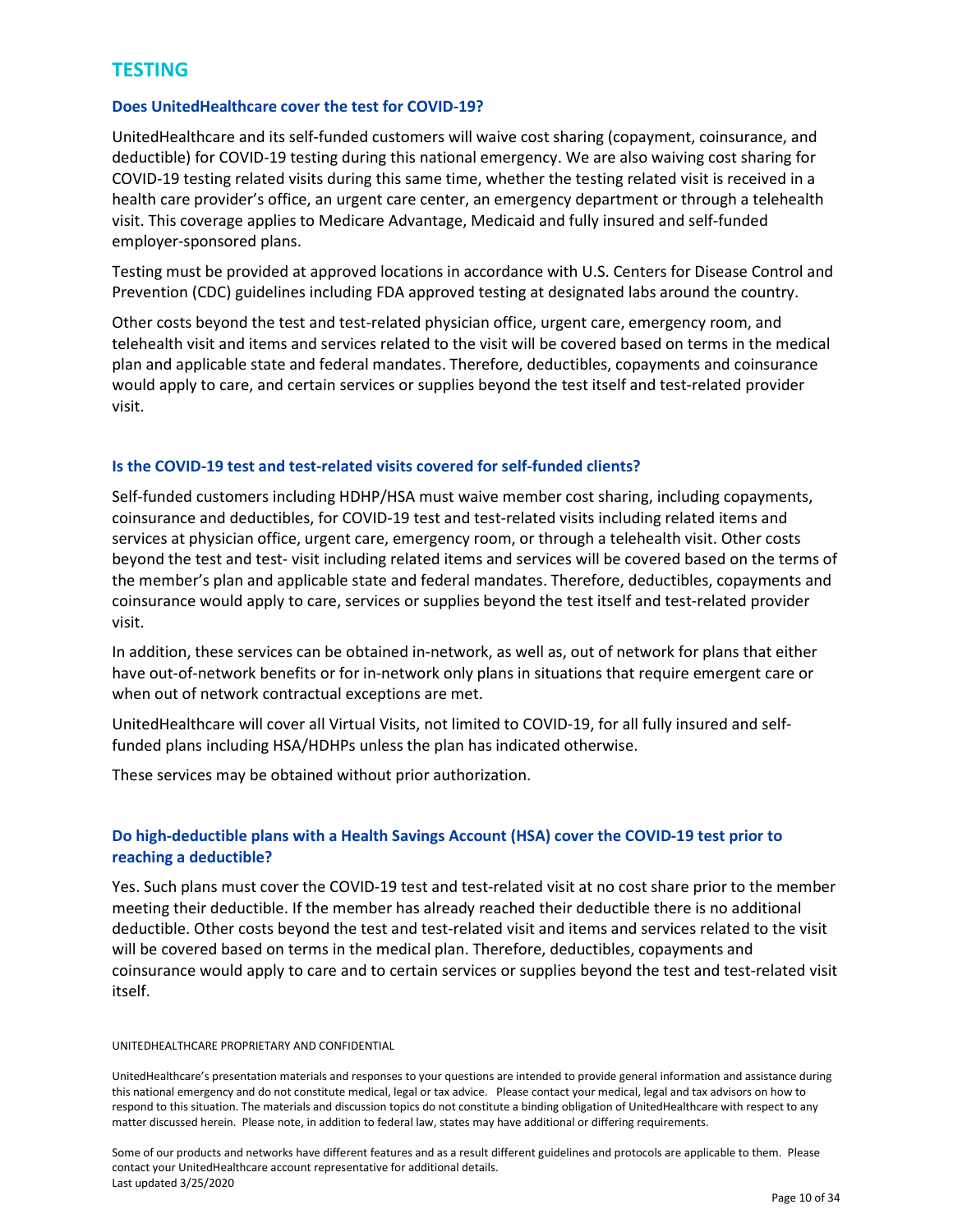#### Will testing for COVID-19 be covered as a preventive service under the Affordable Care Act (ACA)?

The cost of COVID-19 testing is considered an essential health benefit but is not classified as a preventative health benefit.

#### What should a client do if they wish to cover more than just the test and test-related expenses at no cost share?

UnitedHealthcare is able to accommodate a client that wishes to cover certain services above and beyond cost share on diagnostic testing or test-related visit or to cover COVID-19 treatment. The client should discuss with the UnitedHealthcare account team.

#### Does the provider or lab need to use a specific HCPCS code to have the COVID-19 test covered?

Yes. The new HCPCS and CPT codes to cover the test are:

- U0001- to be used for the tests developed by the Centers for Disease Control and Prevention (CDC).
- U0002 Used by laboratories performing non-CDC laboratory tests for SARS-CoV-2/2019-nCoV (COVID-19).
- 87635 Pathology and Laboratory code for severe acute respiratory syndrome coronavirus 2 (SARS-2-Co-2). Most national laboratories will use this code.

Codes apply to fully insured and self-funded plans in- and out-of-network.

There will be diagnosis codes specific to the virus that will be billed for testing related visits. They are as follows:

- Z03.818- Used for cases where there is a concern about a possible exposure to COVID -19.
- Z20.828- Used for cases where there is an actual exposure to someone who is confirmed to have COVID-19.

#### Where can a member go to get a COVID-19 test?

If someone thinks they have been exposed to COVID-19 and develops symptoms such as fever, cough and/or difficulty breathing, they should first CALL a health care professional for medical advice. The provider will use their judgment to determine if a patient should be tested. The provider may collect a respiratory specimen or in certain situations the provider may refer a member to one of the approved testing locations and UnitedHealthcare will cover the COVID-19 test and test-related visit with no cost sharing (copayment, coinsurance, and deductible).

#### Are tests readily available from physicians?

The tests are being made available now, but check with your physician to see if they have the test or where you can you can go in your area for a test.

UNITEDHEALTHCARE PROPRIETARY AND CONFIDENTIAL

UnitedHealthcare's presentation materials and responses to your questions are intended to provide general information and assistance during this national emergency and do not constitute medical, legal or tax advice. Please contact your medical, legal and tax advisors on how to respond to this situation. The materials and discussion topics do not constitute a binding obligation of UnitedHealthcare with respect to any matter discussed herein. Please note, in addition to federal law, states may have additional or differing requirements.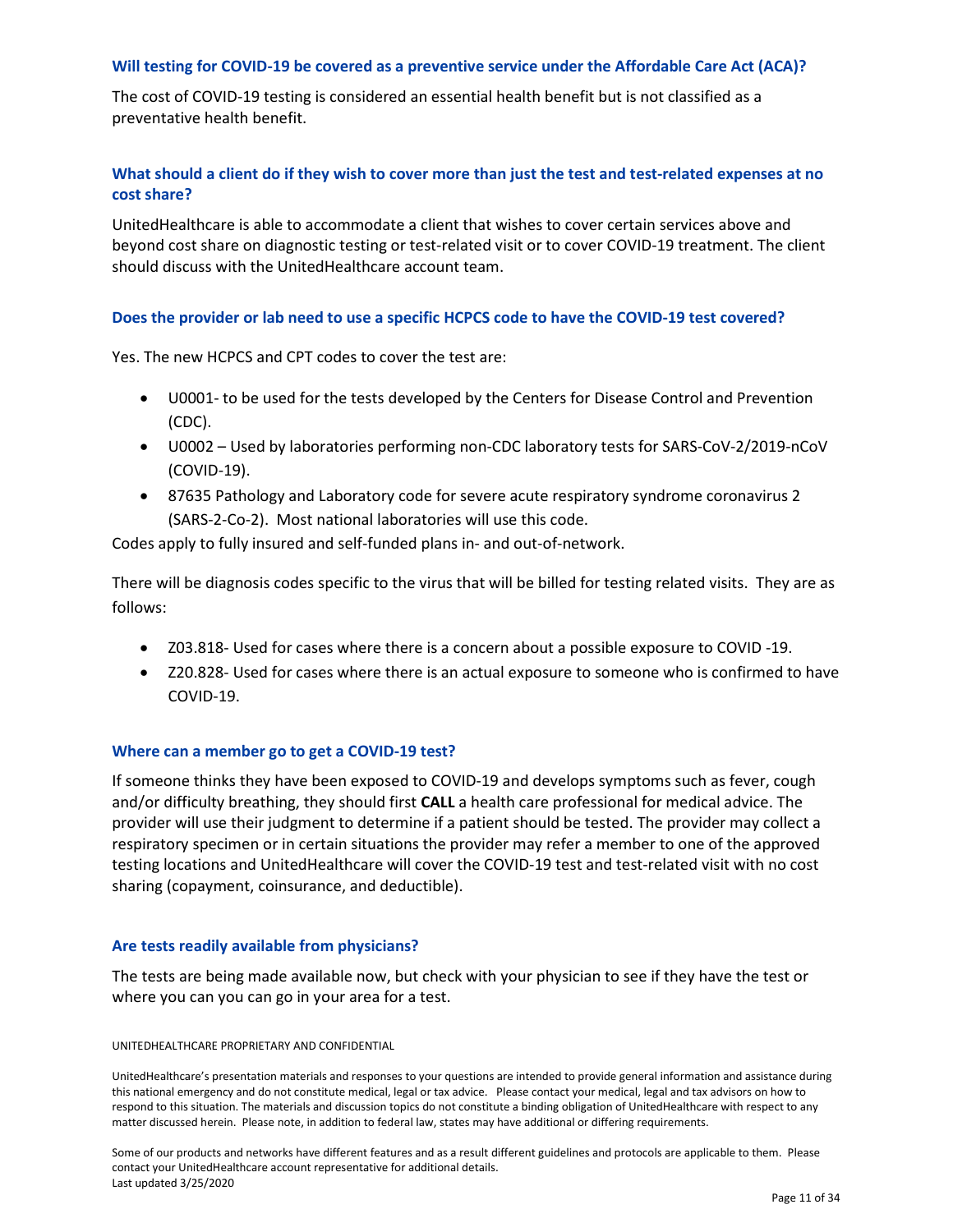#### What is the process if client requests to opt out of covering the test or test related expenses?

Based on federal legislation passed on March 18, 2020, all plans are required to cover these services without cost sharing (copayment, coinsurance, and deductible) during the emergency period.

#### Will drive-up testing be an option?

If your health care provider determines you should be tested for COVID-19 and orders the test, they should work with local and state health departments to coordinate testing. As long as the testing place is at an FDA approved facility/location and administered in accordance CDC Guidelines, it will be covered.

#### Does UnitedHealthcare cover COVID-19 Home Tests?

At this time, the FDA has not authorized any test that is available to purchase for individuals to test at home for COVID-19. Call your health care provider right away if you believe you might have been exposed to COVID-19 or have symptoms such as fever, cough or difficulty breathing. If your health care provider determines you should be tested for COVID-19 and orders a test, they should continue to work with local and state health departments to coordinate testing, or use COVID-19 diagnostic testing authorized by the Food and Drug Administration under an Emergency use Authorization through clinical laboratories.

#### Can a member self-refer for the test?

No. A member should call their physician right away if they believe they have been exposed to COVID-19. The provider will have special procedures to follow. If the provider feels a COVID-19 test is indicated, the provider will collect a respiratory specimen. In certain situations, the provider may refer a member to an approved testing location and UnitedHealthcare will cover the test at without cost sharing.

UNITEDHEALTHCARE PROPRIETARY AND CONFIDENTIAL

UnitedHealthcare's presentation materials and responses to your questions are intended to provide general information and assistance during this national emergency and do not constitute medical, legal or tax advice. Please contact your medical, legal and tax advisors on how to respond to this situation. The materials and discussion topics do not constitute a binding obligation of UnitedHealthcare with respect to any matter discussed herein. Please note, in addition to federal law, states may have additional or differing requirements.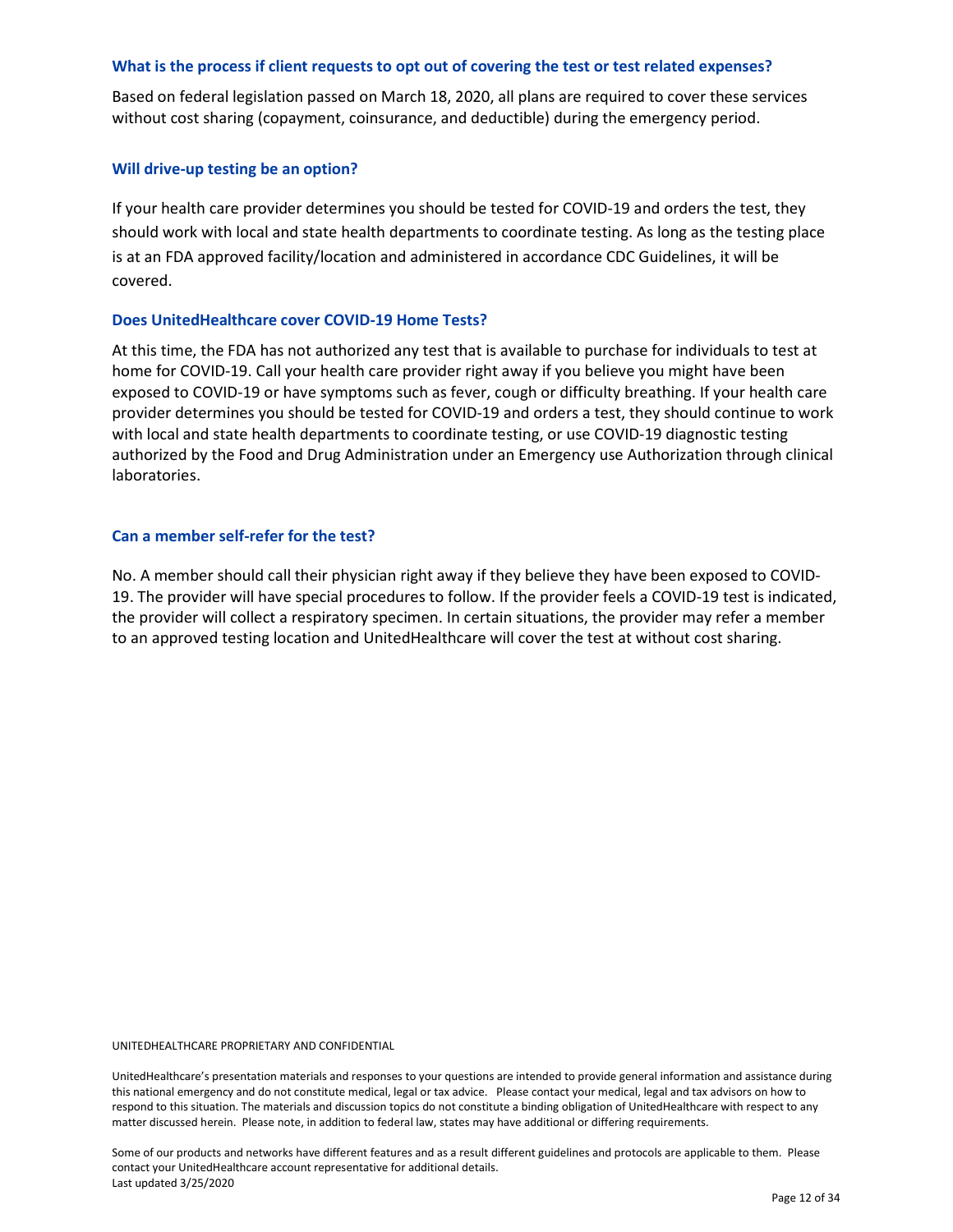#### If the test comes back positive for COVID-19 will my treatment be covered?

Treatment for COVID-19 would be covered in accordance with the terms of the medical plan. Cost share, deductibles, copays and coinsurance, will apply to treatment beyond the test and test-related visit.

Requirements may differ in some states. Discuss with your UnitedHealthcare account representative.

#### Are more labs, such as LabCorp and Quest, available for testing?

Yes, per the CDC as of March 23, the total number of public health laboratories (PHL) that have completed verification and are offering testing is 91. This includes one or more PHL in 50 states plus DC, Guam and Puerto Rico. CDC is updating this information regularly.

https://www.cdc.gov/coronavirus/2019-ncov/cases-updates/testing-inus.html?CDC\_AA\_refVal=https%3A%2F%2Fwww.cdc.gov%2Fcoronavirus%2F2019-ncov%2Ftesting-inus.html

#### Should children exhibiting symptoms be tested?

UnitedHealthcare encourages members with children to contact their child's pediatrician, who will review the symptoms and determine if a test is recommended.

#### How long before test results are known?

Test results were taking three to four days early on; however, that is speeding up with the incorporation of more labs. A 24-48-hour turnaround now is more common.

#### Can telehealth providers evaluate symptoms and send the individual for a COVID-19 test?

A telehealth provider may determine whether the individual should be sent to a CDC approved location for a COVID-19 test. The COVID-19 test and test-related telehealth visit is paid at no cost share.

UNITEDHEALTHCARE PROPRIETARY AND CONFIDENTIAL

UnitedHealthcare's presentation materials and responses to your questions are intended to provide general information and assistance during this national emergency and do not constitute medical, legal or tax advice. Please contact your medical, legal and tax advisors on how to respond to this situation. The materials and discussion topics do not constitute a binding obligation of UnitedHealthcare with respect to any matter discussed herein. Please note, in addition to federal law, states may have additional or differing requirements.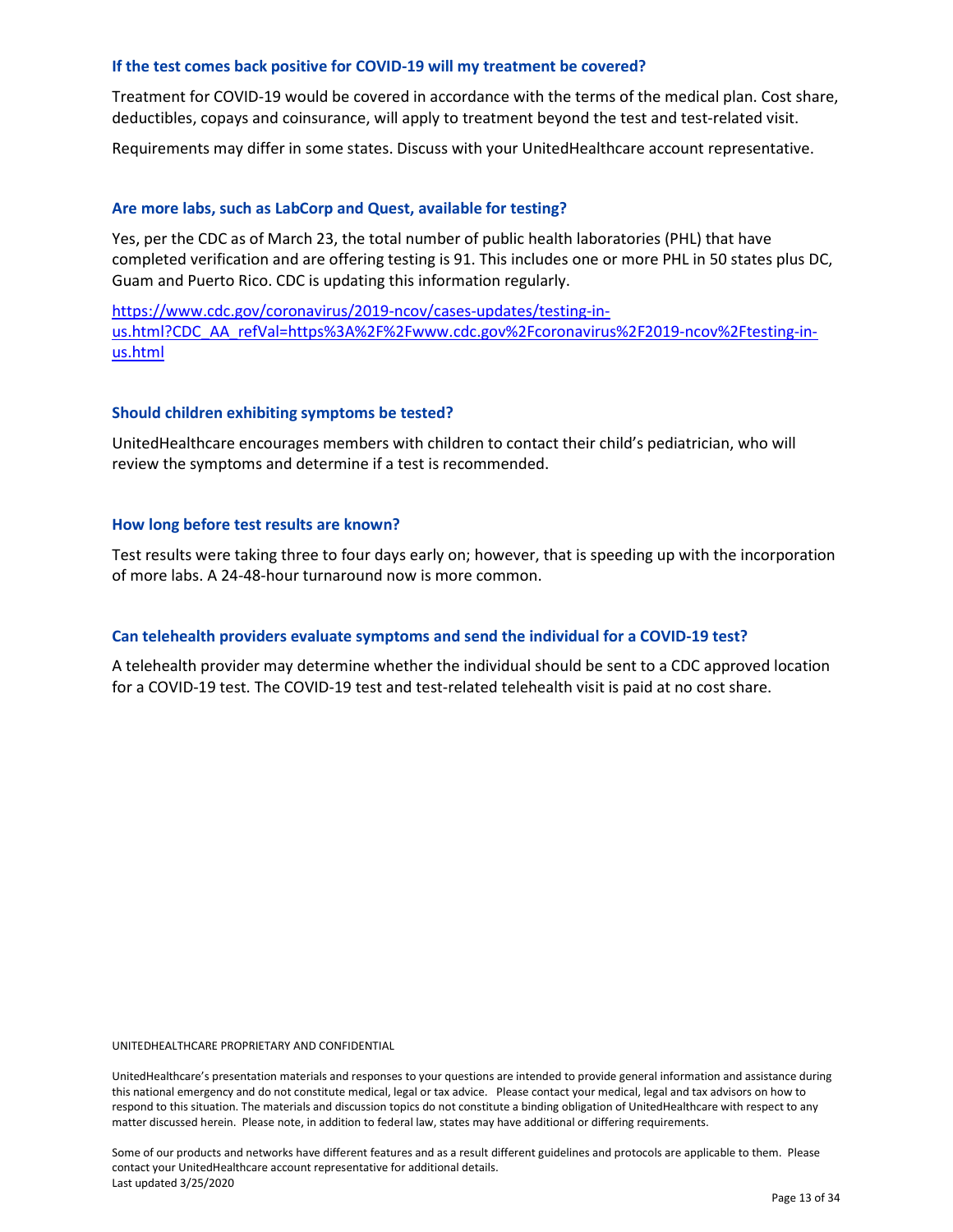#### VIRTUAL VISITS AND TELEHEALTH

#### What is the role of Telehealth/Virtual Visits?

With the help of communication technologies, many members can now interface with health care providers from the comfort of their own home. This may be especially helpful during a pandemic. It can help individuals know if they should get a COVID-19 test while practicing social distancing.

UnitedHealthcare offers two models of digital access to providers:

Virtual Visits, which are included in many commercial plans, allow members to contact one of three national providers that provide access to physicians, and offer a range of services for acute nonemergent needs. To start a Virtual Visit, the member may login to myuhc.com. Where necessary, the Virtual Visit provider may refer the patient to be seen by their own provider or specialist.

Telehealth services provide the member with the ability to contact their own choice of physician in the network rather than going through a Virtual Visit provider. The physician must have the appropriate technology to provide live, two-way audio and visual communication with the patient. If you are experiencing symptoms or think you might have been exposed to COVID-19, please call your health care provider right away and ask what telehealth options may be available. The telehealth expansion applies to all plans that have a telehealth benefit.

When available, either telehealth services or the Virtual Visit benefit may be a preferred option to an inperson visit, allowing faster support and reducing exposure to the virus or exposing others to the virus. Telehealth and Virtual Visits both help reduce demand on the health care system as it addresses the needs created by the virus.

When a COVID-19 test is done, the test and test-related telehealth visit will be covered at no cost share. Please note that claims for treatment will pay according to the member's plan benefits.

Members should consult their plan and/or their provider for information about and access to either Virtual Visit or Telehealth options.

#### Is there a Virtual Visit option for members?

Virtual Visit options are available to members in many plans. Where available, and if covered under their plan, members can schedule a Virtual Visit with a provider. Virtual Visit providers Teladoc<sup>R</sup>, Doctor On Demand™ and AmWell<sup>R</sup> have developed guidelines for members who think they may have been infected by COVID-19.

Teladoc offers telehealth solutions in the USA and 175 countries. Doctor on Demand and Amwell solutions serve all 50 states in the USA, and AmWell offers telehealth solutions in Israel.

A member's Virtual Visit is a good place to discuss concerns and symptoms. Where indicated, the Virtual Visit provider may refer the member to their physician.

#### Will UnitedHealthcare waive cost share for Virtual Visits through Teladoc<sup>R</sup>, Doctor On Demand™ and AmWell<sup>R</sup>?

UNITEDHEALTHCARE PROPRIETARY AND CONFIDENTIAL

UnitedHealthcare's presentation materials and responses to your questions are intended to provide general information and assistance during this national emergency and do not constitute medical, legal or tax advice. Please contact your medical, legal and tax advisors on how to respond to this situation. The materials and discussion topics do not constitute a binding obligation of UnitedHealthcare with respect to any matter discussed herein. Please note, in addition to federal law, states may have additional or differing requirements.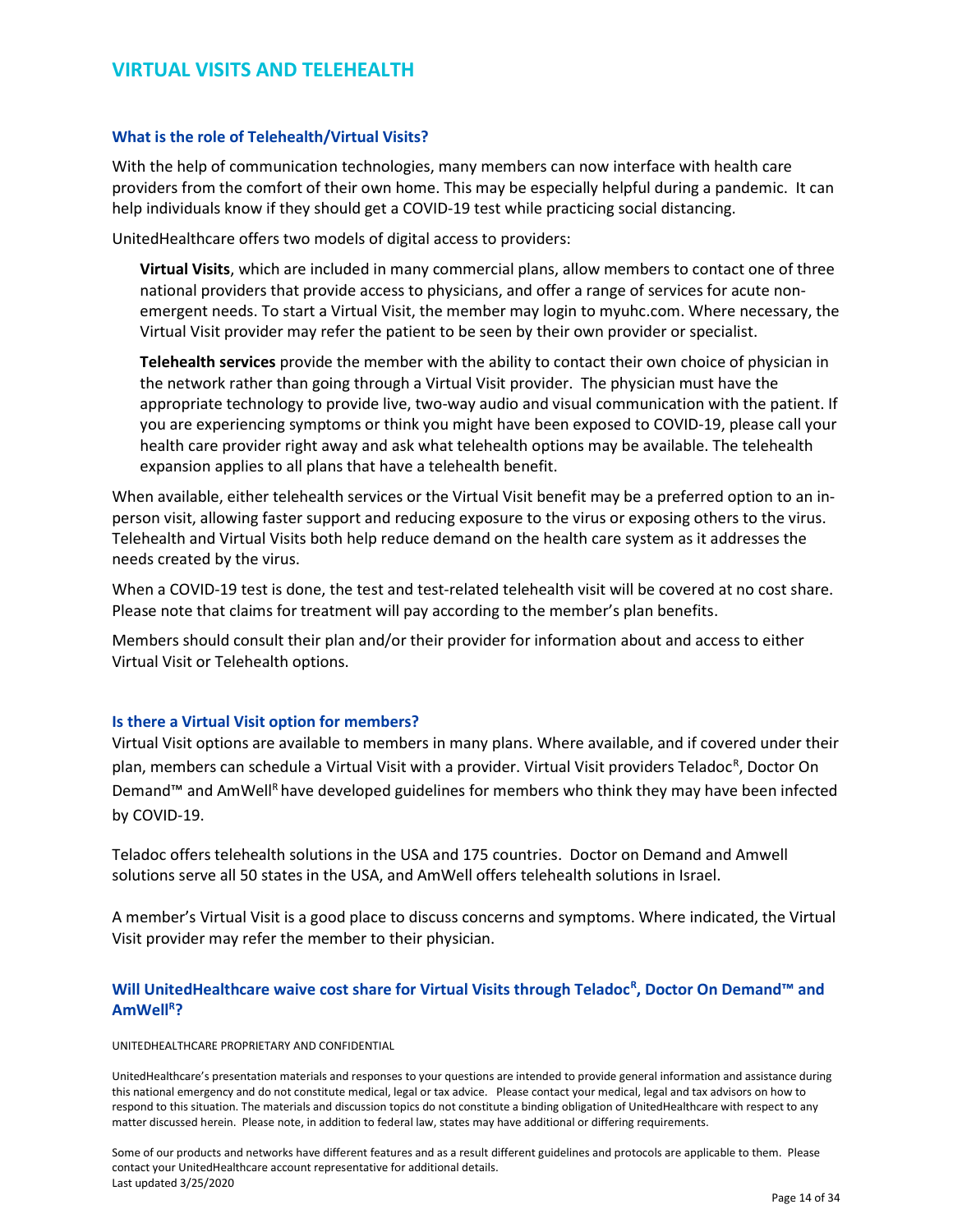UnitedHealthcare will waive the upfront collection of cost-share (copayment, deductible, and coinsurance) for all Virtual Visits. Waiver of cost share for all Virtual Visits benefits will be in place until June 18, 2020. This change will only apply to customers who have Virtual Visits through UnitedHealthcare. For the limited number of self-funded customers who want to opt out of providing their enrollees with this benefit during the pendency of this emergency, we will still need to waive the upfront collection of the virtual visit copay for all services but we will communicate to such enrollees that their employer has opted out of this benefit and we will bill them subsequently for services that do not require cost share waiver under federal requirements.

#### Has UnitedHealthcare changed Telehealth guidelines?

To increase system access and flexibility when it is needed most, we are expanding our telehealth policies to make it easier for people to connect with their health care provider. People will have access to telehealth services in two ways:

- Designated Virtual Visit Providers Through June 18, 2020, members can access their existing telehealth benefit offered through one of UnitedHealthcare's designated providers without any cost share (copayment, deductible or coinsurance). UnitedHealthcare Virtual Visit Providers include Teladoc, Doctor on Demand and Amwell.
- Expanded Provider Telehealth Access Effective March 18, and through June 18, 2020, all eligible medical providers who have the ability and want to connect with their patient through synchronous virtual care (live video-conferencing) can do so. We will waive member cost sharing (copayment, deductible or coinsurance) for COVID-19 testing-related visits.

UnitedHealthcare will cover Virtual Visit first dollar HSA/HDHPs for all fully insured and self-funded plans,

#### Which groups do the Telehealth and Virtual visit benefits apply to?

The telehealth expansion applies to all plans that have a telehealth benefit. Members may continue to receive telehealth services from UnitedHealthcare Virtual Visits providers and can now also receive telehealth services from their care provider from home through interactive audio/video visits. This also includes urgent care providers. Any state or federal requirements regarding licensing or establishment of a doctor-patient relationship apply.

#### How will UnitedHealthcare reimburse providers for a Telehealth encounter?

UnitedHealthcare will reimburse providers who submit appropriate telehealth claims according to the terms of applicable member benefit plans.

UnitedHealthcare reimburses telehealth services according to its telehealth reimbursement policies. The COVID-19 test and test-related visit will be reimbursed at no cost share (copayment, deductible or coinsurance).

#### Can you clarify whether Telehealth can be offered and paid at 100% before the deductible has been met on a HDHP plan and not disqualify them from making HSA contributions?

#### UNITEDHEALTHCARE PROPRIETARY AND CONFIDENTIAL

UnitedHealthcare's presentation materials and responses to your questions are intended to provide general information and assistance during this national emergency and do not constitute medical, legal or tax advice. Please contact your medical, legal and tax advisors on how to respond to this situation. The materials and discussion topics do not constitute a binding obligation of UnitedHealthcare with respect to any matter discussed herein. Please note, in addition to federal law, states may have additional or differing requirements.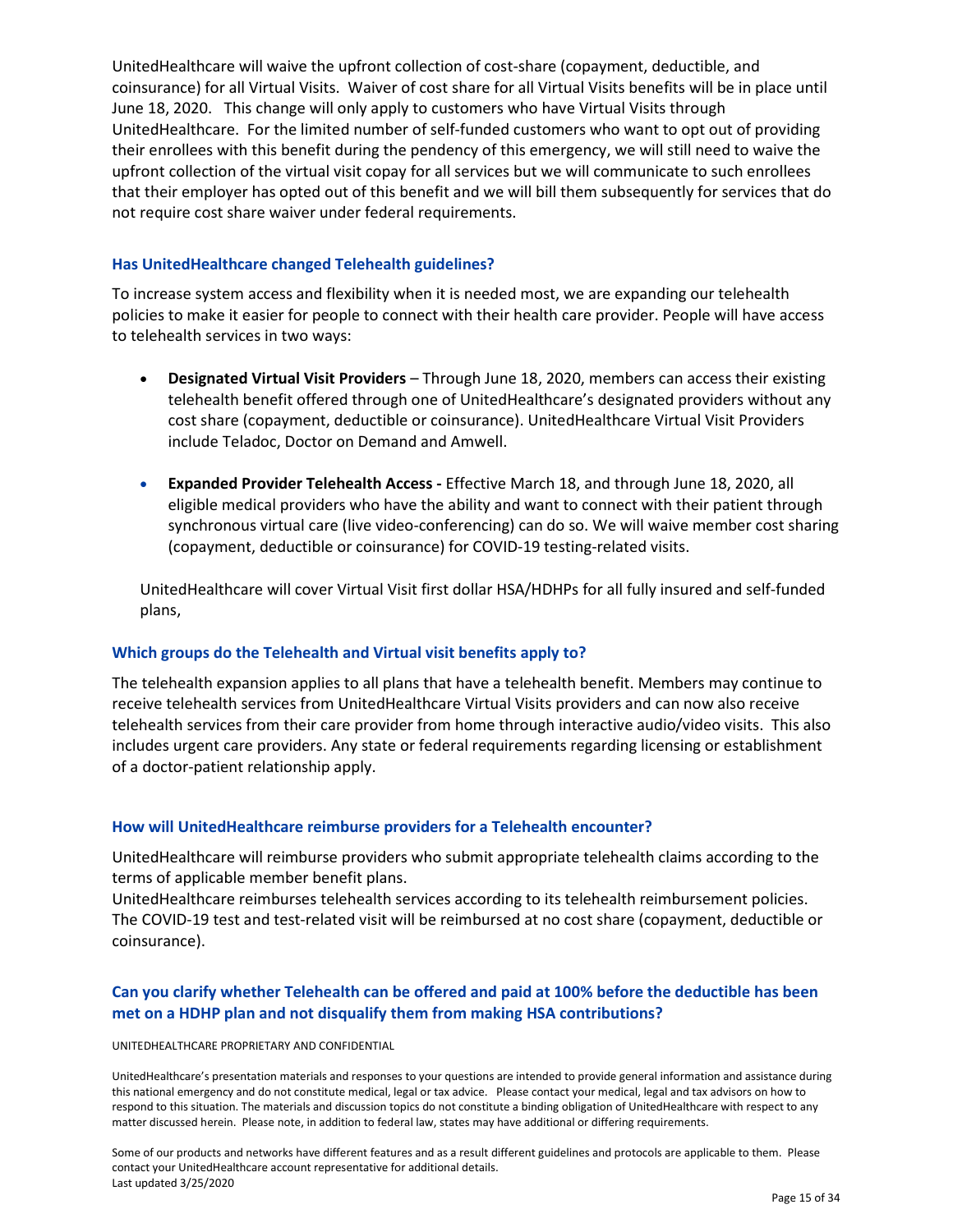The Internal Revenue Service advised that high-deductible health plans (HDHPs) can pay for COVID-19 related testing and treatment, without jeopardizing their status. This also means that an individual with an HDHP that covers these costs may continue to contribute to a health savings account (HSA). In Notice 2020-15, posted to IRS.gov, the IRS notes that health plans that otherwise qualify as HDHPs will not lose that status merely because they cover the cost of testing for or treatment of COVID-19 before plan deductibles have been met. The IRS also advised that, as in the past, any vaccination costs continue to count as preventive care and can be paid for by an HDHP. This notice applies only to HSA-eligible HDHPs.

The COVID-19 test and test-related physician office, urgent care, emergency room, Virtual Visit and telehealth visit will be covered at no cost share.

Self-funded plans may choose to cover treatment at no cost share. We are advising customers to contact their UnitedHealthcare account representative to discuss options for coverage beyond our standard.

Employees and other taxpayers in any other type of health plan with specific questions about their benefits and what is covered should contact UnitedHealthcare by calling the number on the back of their ID Card.

#### Are Virtual Visits covered for UnitedHealthcare Preventive Plan members?

Preventive Plan members do not have access to UnitedHealthcare's Virtual Visits program. However, if their personal physician offers telehealth services, they may utilize those services. Coverage is effective for claims as of March 18, 2020 and will remain in place for 90 days and then be re-evaluated.

#### How does this Virtual Visit change apply to Oxford?

We are implementing a Virtual Visit solution for our Oxford Fully Insured and self-funded members at \$0 cost share that not previously had this benefit available to them. The benefit is available via our member portal.

UNITEDHEALTHCARE PROPRIETARY AND CONFIDENTIAL

UnitedHealthcare's presentation materials and responses to your questions are intended to provide general information and assistance during this national emergency and do not constitute medical, legal or tax advice. Please contact your medical, legal and tax advisors on how to respond to this situation. The materials and discussion topics do not constitute a binding obligation of UnitedHealthcare with respect to any matter discussed herein. Please note, in addition to federal law, states may have additional or differing requirements.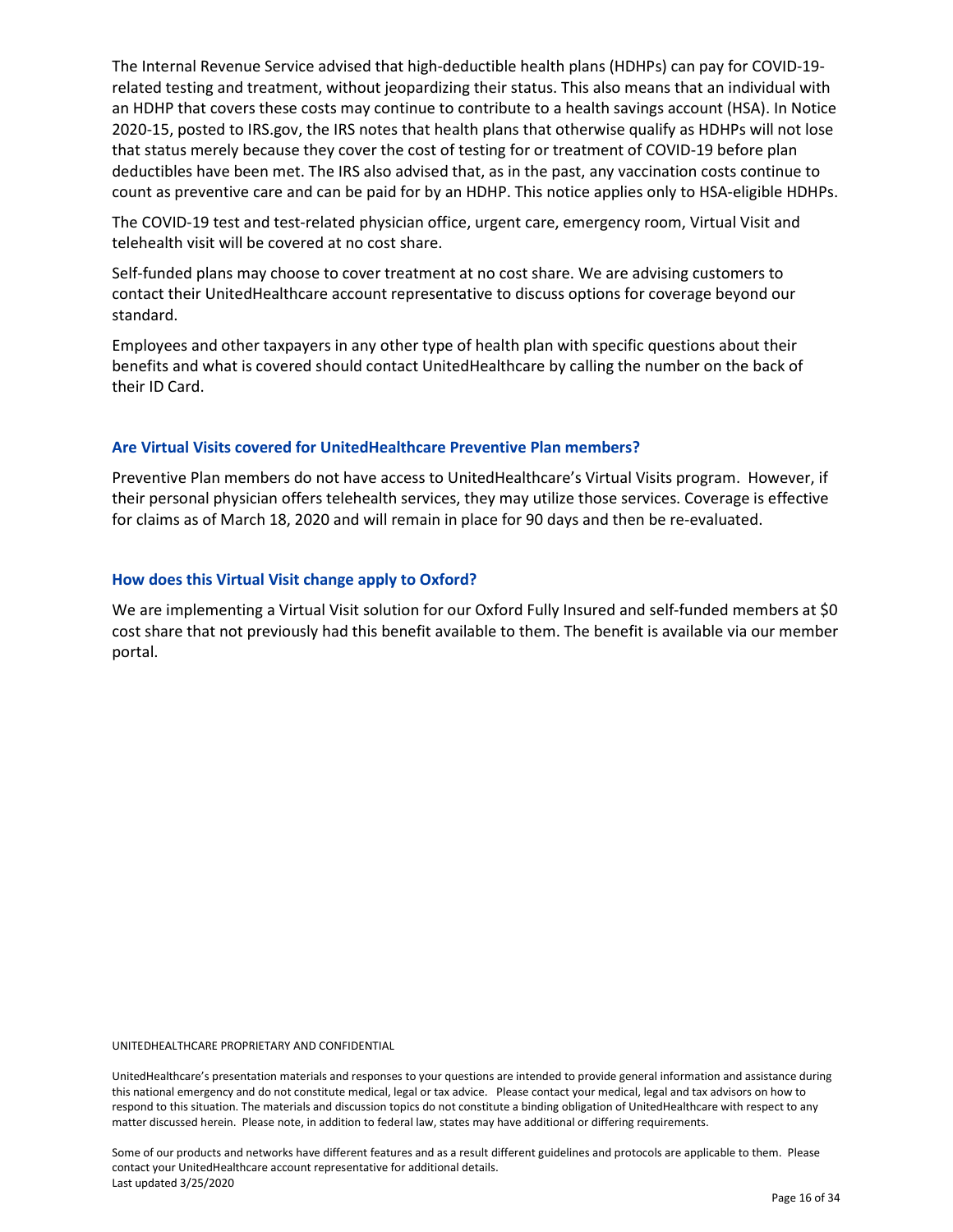#### PHARMACY COVERAGE

#### Will pharmacy coverage or treatment be impacted by COVID-19?

Eligible fully insured and self–funded UnitedHealthcare and OptumRx members who need an early prescription refill to ensure they have sufficient medication on hand may request one through their current pharmacy. We encourage members to consider their current supply as well as their near term medication needs prior to refilling prescriptions early.

The recent change to the refill too soon edit allows members with active eligibility to obtain an early refill of their prescription medications if they have refills remaining on file at a participating retail, specialty or mail-order pharmacy.

The refill obtained will stay consistent with the standard days' supply previously filled by the member as allowed by their plan (e.g., 30 or 90 day supply).

Delivery options are available through Optum home delivery, which has no delivery fees and through select retail pharmacies including Walgreens and CVS who have waived delivery fees.

UNITEDHEALTHCARE PROPRIETARY AND CONFIDENTIAL

UnitedHealthcare's presentation materials and responses to your questions are intended to provide general information and assistance during this national emergency and do not constitute medical, legal or tax advice. Please contact your medical, legal and tax advisors on how to respond to this situation. The materials and discussion topics do not constitute a binding obligation of UnitedHealthcare with respect to any matter discussed herein. Please note, in addition to federal law, states may have additional or differing requirements.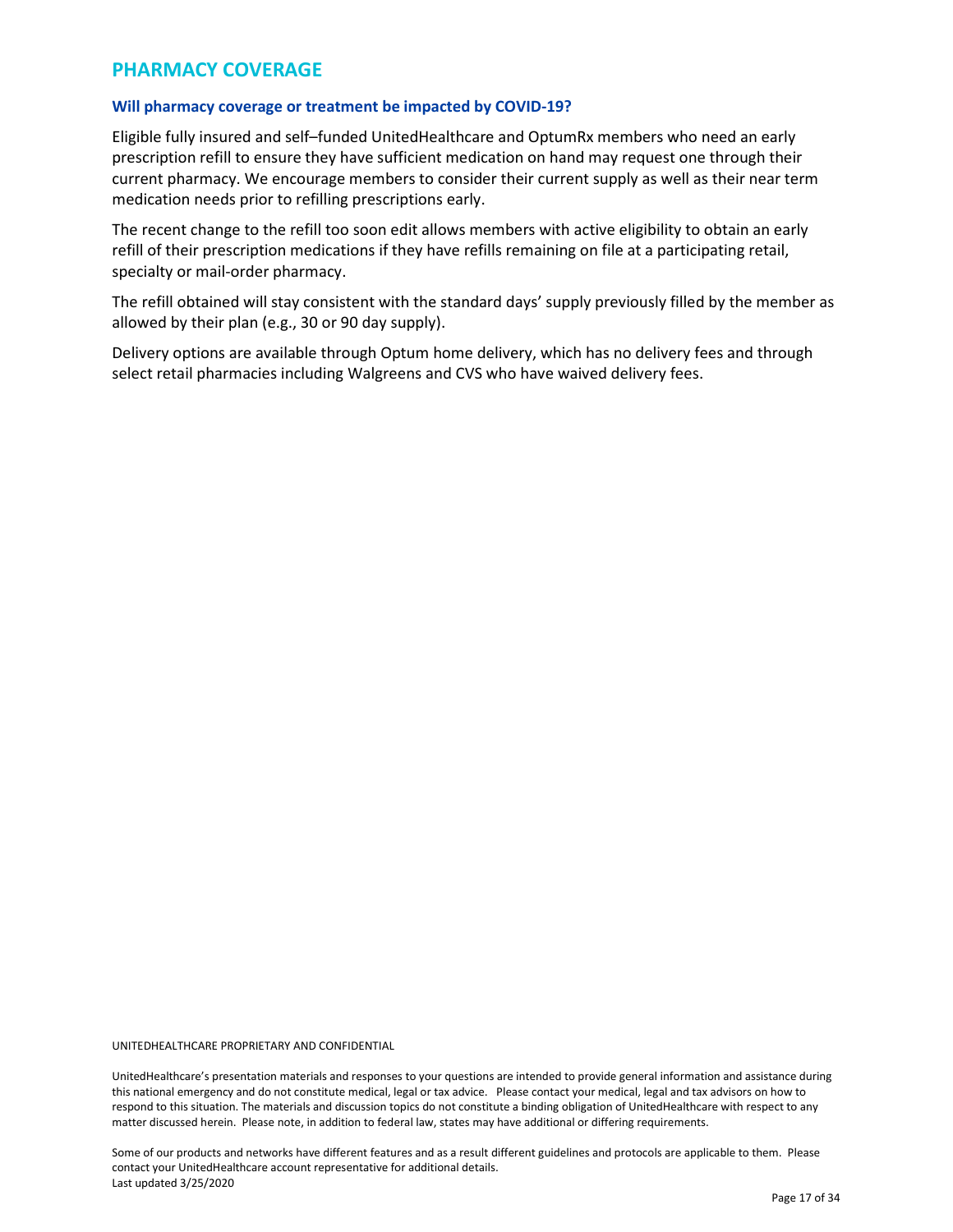#### SPECIAL ENROLLMENT

Note: This section applies to fully insured customers. Self-funded customers may choose to amend their eligibility requirements to align with this special enrollment period for fully insured customers, at their discretion. Self-funded customers should also contact their stop loss carrier.

#### Is there a special open enrollment period in response to the COVID-19 National Emergency?

To assist members in accessing care in light of COVID-19, UnitedHealthcare is providing its fully-insured small and large employer customers with a Special COVID-19 Enrollment Opportunity to enroll employees who previously did not to enroll in coverage. The opportunity will be limited to those employees who previously did not elect coverage for themselves (spouses or children) or waived coverage. See Notice of Special COVID-19 Enrollment Opportunity document for details.

- The enrollment opportunity will extend from March 23, 2020, to April 6, 2020. Effective date is April 1.
- Customers are not required to adopt the Special COVID-19 Enrollment Opportunity. Because of this, no opt out action is required on their behalf. UnitedHealthcare realizes each situation is unique, and each customer must make their own decisions on the enrollment opportunity.
- Dependents, such as spouses and children, can be added if they are enrolled in the same coverage or benefit option as the employee.
- Standard waiting periods will be waived; however, existing eligibility and state guidelines will apply.
- For small employers (2-50), employers will need to verify the employee's eligibility via a wage and tax statement. This document does not need to be submitted to UnitedHealthcare.
- Existing eligibility, underwriting and state guidelines will apply.

#### If an insured customer has multiple plan options and opts into the Special Open Enrollment, can current members change plans?

No. The Special Open Enrollment period is NOT intended to allow members to change plan options.

The Special Open Enrollment is merely waiving policy restrictions on adding new enrollees outside of open enrollment or normal special enrollment period. The employer sponsored group health plan will decide if they want to offer the option for new entrants to the plan.

#### Which products are in scope for the SEP?

The SEP is limited to medical and pharmacy. All other products are not part of the special enrollment program.

#### UNITEDHEALTHCARE PROPRIETARY AND CONFIDENTIAL

UnitedHealthcare's presentation materials and responses to your questions are intended to provide general information and assistance during this national emergency and do not constitute medical, legal or tax advice. Please contact your medical, legal and tax advisors on how to respond to this situation. The materials and discussion topics do not constitute a binding obligation of UnitedHealthcare with respect to any matter discussed herein. Please note, in addition to federal law, states may have additional or differing requirements.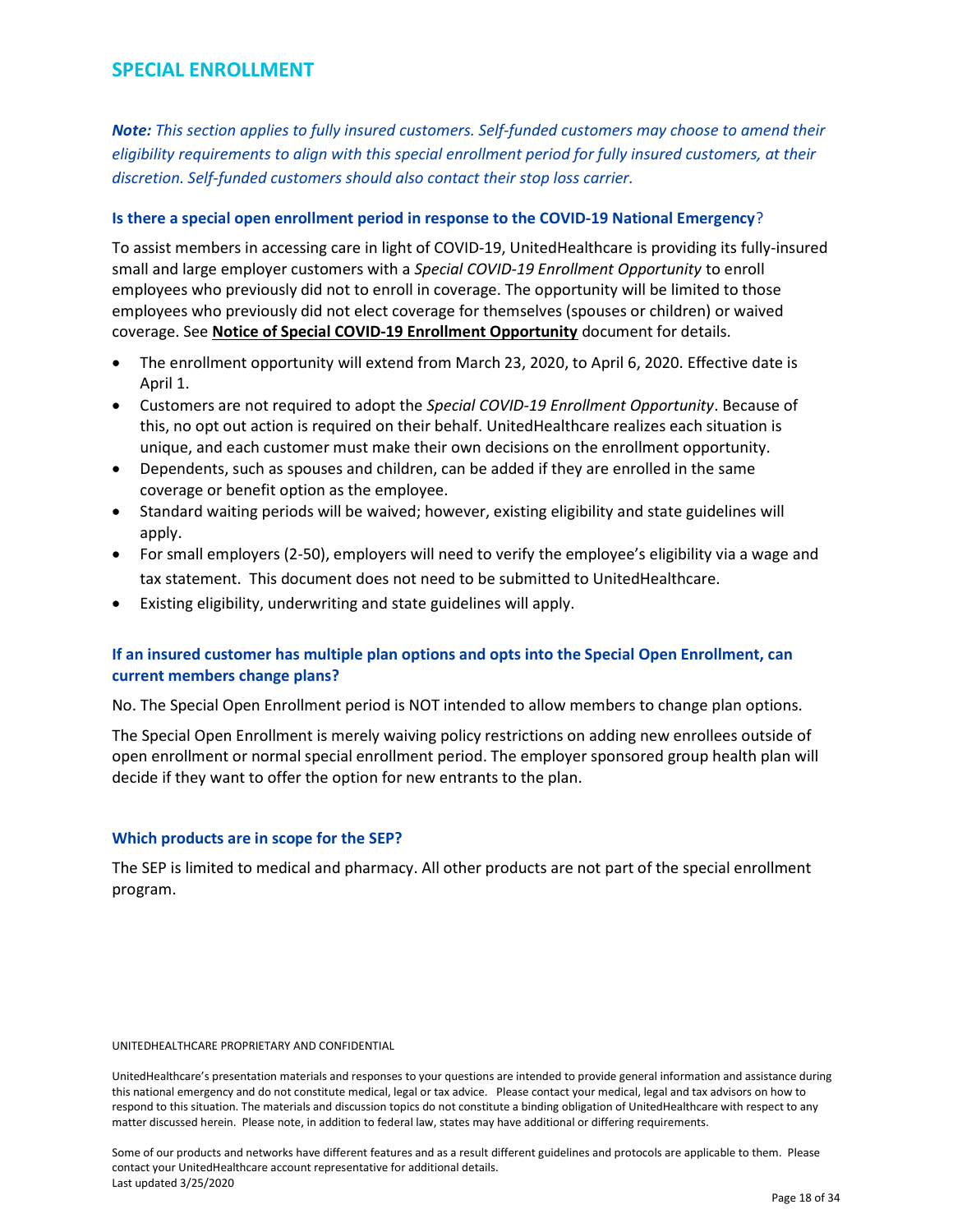#### What are the next steps if brokers, consultants and/or customers want to take advantage of the SEP period?

- Review the Notice of COVID 19 Special Open Enrollment Period. English and Spanish versions are available.
- Enrollment updates can be submitted via Employer eServices with a 4/1/20 effective date. \*Note: For customers on All Savers, NICE, SIERRA or PULSE platforms, who do not use Employer eServices, regular employer portals can be utilized.
- Member enrollments can also be made via your regular channels if eServices is not used, which may include the Client Services Operations (CSO) team, GA Service Inbox, Electronic Data Interchange (EDI) feed, maintenance eligibility file via a Third Party Administrator (TPA), all with a 4/1 effective date.
- For brokers, consultants and employers who wish to use enrollment forms, please use the following process steps:
	- $\circ$  Make sure the enrollment form indicates "**Special Enrollment COVID-19**" for the qualifying event reason anywhere on the form.
	- $\circ$  Make sure the enrollment form has a signature date on it. As long as that signature date is there and it's within the time period of the SEP it will be accepted.
	- o Be sure to use the 4/1/2020 effective date.

#### Is the Special Enrollment Period (SEP) complaint with Section 125 Premium Only Plans?

The IRS has not yet provided an opinion on this issue. We have advised our customers to speak with their tax and benefits counsel.

#### Are Small Business Customers subject to material modification rules?

No, employers are allowed to pass on the 60 day rule for material modification, through the COVID emergency order during this time of need.

#### Can self-funded customer set their own dates on a special enrollment?

ASO has no retroactivity limitations, so if the customer wanted to open their own SEP during a different time frame, or submit the enrollment late, UnitedHealthcare will be able to process the enrollment based on the dates determined by the self-funded customer.

#### If an insured employer has only a single benefit plan, but wants to change the plan mid-year to a leaner plan design to save money will UnitedHealthcare allow it?

Yes. During the next 90 days, and one time only, if an employer wishes to buy down their benefit plan, UnitedHealthcare will allow it. The group's effective date will not change.

#### UNITEDHEALTHCARE PROPRIETARY AND CONFIDENTIAL

UnitedHealthcare's presentation materials and responses to your questions are intended to provide general information and assistance during this national emergency and do not constitute medical, legal or tax advice. Please contact your medical, legal and tax advisors on how to respond to this situation. The materials and discussion topics do not constitute a binding obligation of UnitedHealthcare with respect to any matter discussed herein. Please note, in addition to federal law, states may have additional or differing requirements.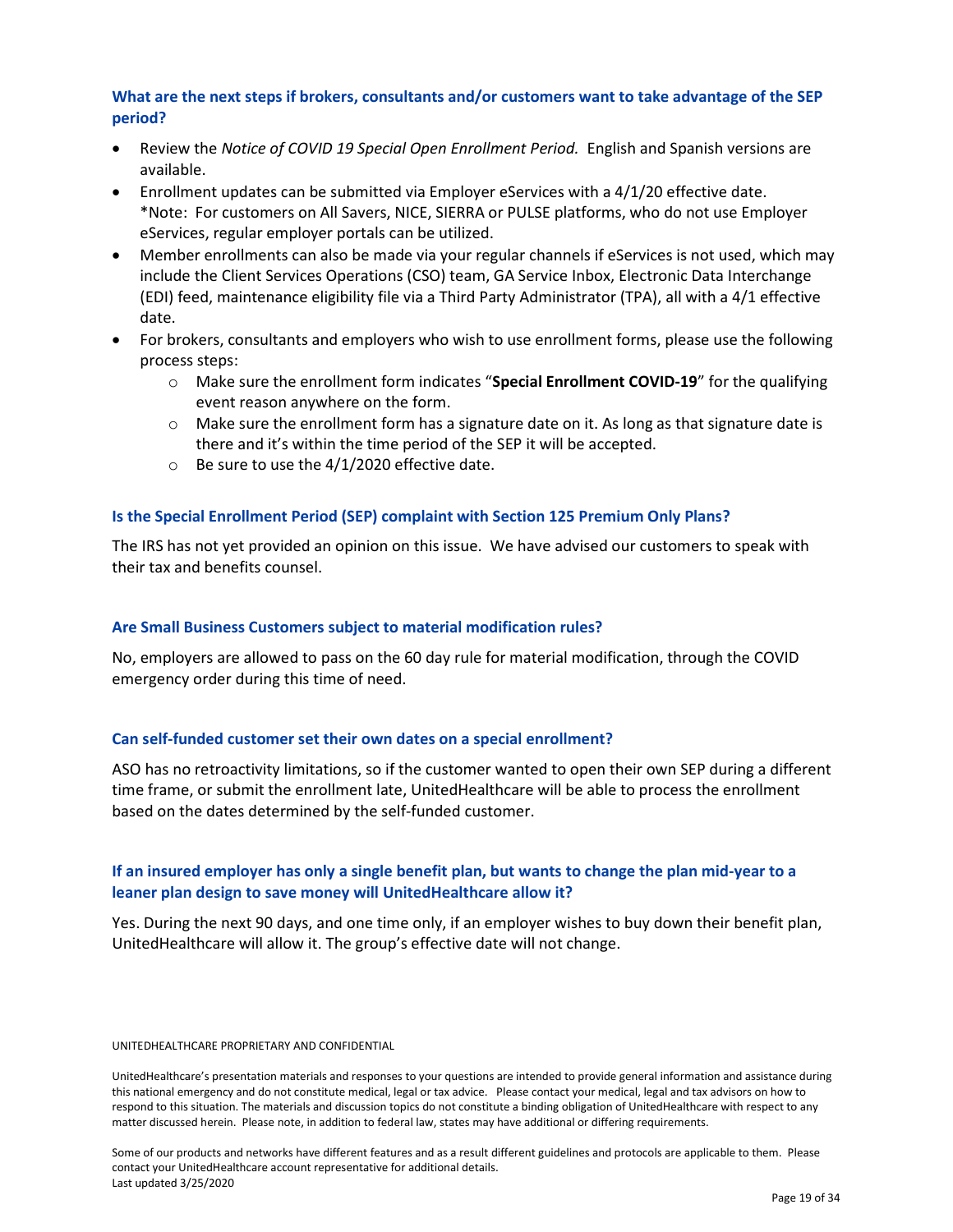#### Can an insured employer add an additional leaner plan and have a Special Open Enrollment?

No, because the additional plan would need to be uniformly available to eligible classes of employees, and we are not allowing plan changes mid-year for customers with multiple plan designs, this is not available as an option.

UNITEDHEALTHCARE PROPRIETARY AND CONFIDENTIAL

UnitedHealthcare's presentation materials and responses to your questions are intended to provide general information and assistance during this national emergency and do not constitute medical, legal or tax advice. Please contact your medical, legal and tax advisors on how to respond to this situation. The materials and discussion topics do not constitute a binding obligation of UnitedHealthcare with respect to any matter discussed herein. Please note, in addition to federal law, states may have additional or differing requirements.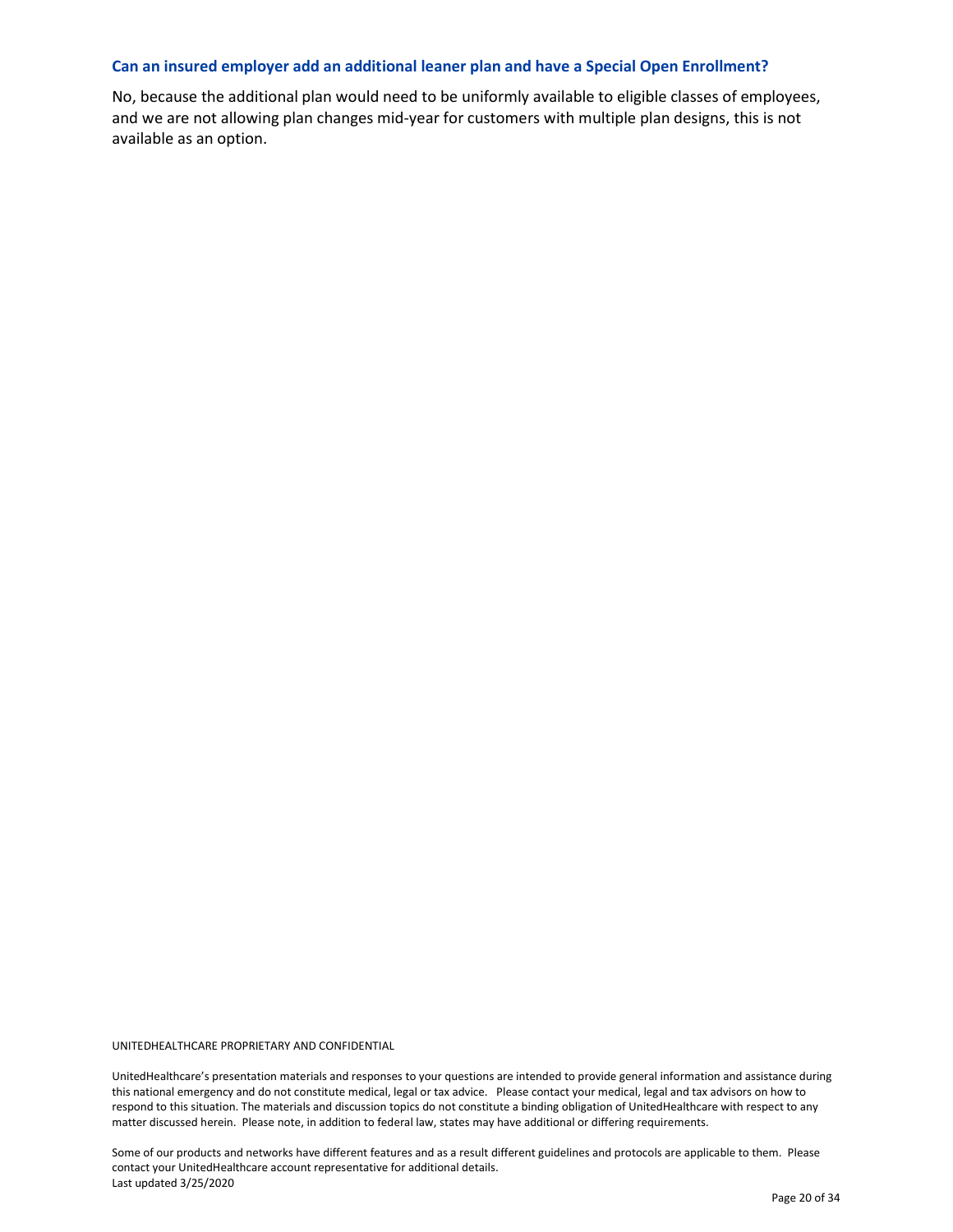#### If a fully insured employer reduces hours for part or their entire workforce in response to the COVID-19 national emergency can the company continue to cover those employees?

For health plan products: Through May 31, 2020, UnitedHealthcare is temporarily relaxing its requirement that employees be actively working to be eligible for coverage and will allow you to cover your reduced hour employees, as long as you pay the monthly premium. Please note that you must offer this coverage on a uniform, non-discriminatory basis.

For Life, Accidental Death & Dismemberment (AD&D), Critical Illness Protection (CIPP), Accident Protection (APP), Hospital Indemnity Protection (HIPP) products: As long as the employer continues to pay the monthly premium, coverage due to an approved layoff, is outlined in the Termination of Covered Person Insurance or Termination of Covered Employee Insurance section of these policies. It may vary by customer. Refer to your actual Certificate(s) of Coverage for specifics on your plan(s).

By way of reference, UnitedHealthcare's standard language (which applies to most customers) for all of these products allows for coverage to continue due to an approved layoff for up to 3 months from the date he/she stopped active work.

For Short Term Disability (STD), Long Term Disability (LTD) products: As long as the employer continues to pay the monthly premium, coverage due to an approved layoff is outlined in the Termination of Covered Person Insurance section of these policies. It may vary by customer. By way of reference, UnitedHealthcare's standard language allows for coverage to continue due to a temporary layoff until the end of the month following the month in which the layoff began.

#### Is UnitedHealthcare considering off-renewal premium changes for small businesses that may be financially impacted?

No, UnitedHealthcare is not changing premium rates off renewal for small business.

#### Can employers use credit cards to pay premiums?

No, UnitedHealthcare is unable to accept credit card payments for group premium this time.

#### Will you waive any rehire waiting period for re-hired employees who were terminated due to COVID-19?

Yes.

#### UNITEDHEALTHCARE PROPRIETARY AND CONFIDENTIAL

UnitedHealthcare's presentation materials and responses to your questions are intended to provide general information and assistance during this national emergency and do not constitute medical, legal or tax advice. Please contact your medical, legal and tax advisors on how to respond to this situation. The materials and discussion topics do not constitute a binding obligation of UnitedHealthcare with respect to any matter discussed herein. Please note, in addition to federal law, states may have additional or differing requirements.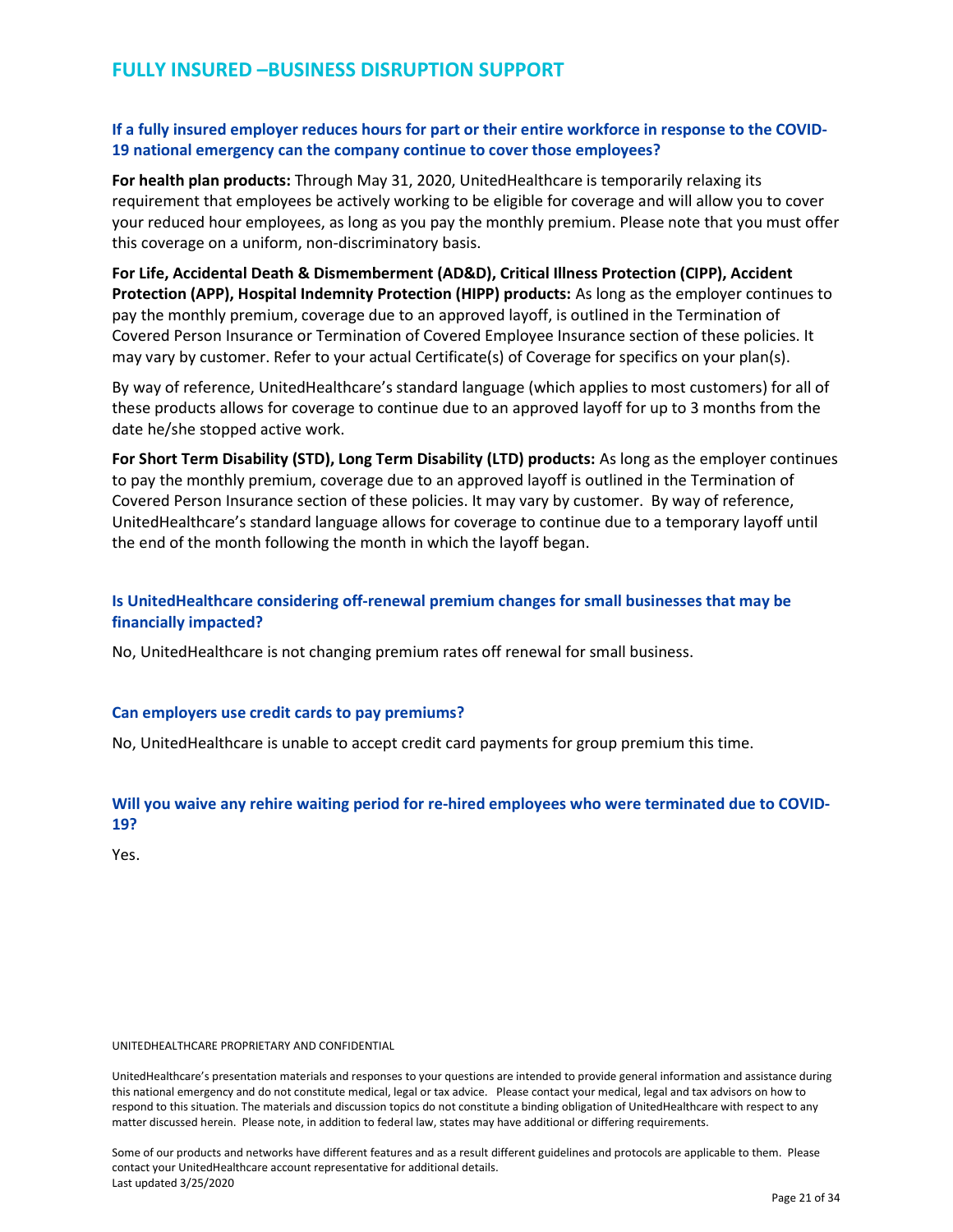#### Will UnitedHealthcare allow fully-insured clients to continue to offer medical benefits to furloughed or with reduced hours due to COVID-19?

Yes, we will temporarily allow it as long as the plan sponsor continues to pay the premiums and offers the option to all furloughed employees on an equal basis.

#### What continuation of coverage applies if my plan is fully insured and one or more employees are terminated as a result of COVID-19?

Standard COBRA and state continuation protocols apply.

#### If I terminate employees in the middle of the month as a result of COVID-19, will my fully insured coverage extend for the terminated employees until the end of the month?

If premiums have been remitted for the month, coverage will continue through the end of that month.

#### What if employees are terminated and either they do not elect COBRA or there is no COBRA available because the group health plan has been discontinued?

If employees are terminated and either they do not elect COBRA or there is no COBRA available, the employee has the opportunity to enroll in the Exchange in their state. Both small employers and individuals must elect Exchange Market Place Coverage within 60 days of the termination or they will have to wait until the next open enrollment period.

UnitedHealthcare offers individuals a range of individual health insurance plans. Interested people may contact (800) 827-9990 to speak with an advisor who can assist. They can also visit https://www.healthmarkets.com to apply directly.

#### If my group's enrollment drops by more than 10% as a result of the COVID-19 national emergency, will my rates and premiums on my fully-insured plan be subject to change?

Small group ACR rates will not be adjusted off renewal.

For large group, for the present time, if the loss of enrollment is a result of the COVID-19 situation, rates and premiums will not be adjusted off renewal.

UNITEDHEALTHCARE PROPRIETARY AND CONFIDENTIAL

UnitedHealthcare's presentation materials and responses to your questions are intended to provide general information and assistance during this national emergency and do not constitute medical, legal or tax advice. Please contact your medical, legal and tax advisors on how to respond to this situation. The materials and discussion topics do not constitute a binding obligation of UnitedHealthcare with respect to any matter discussed herein. Please note, in addition to federal law, states may have additional or differing requirements.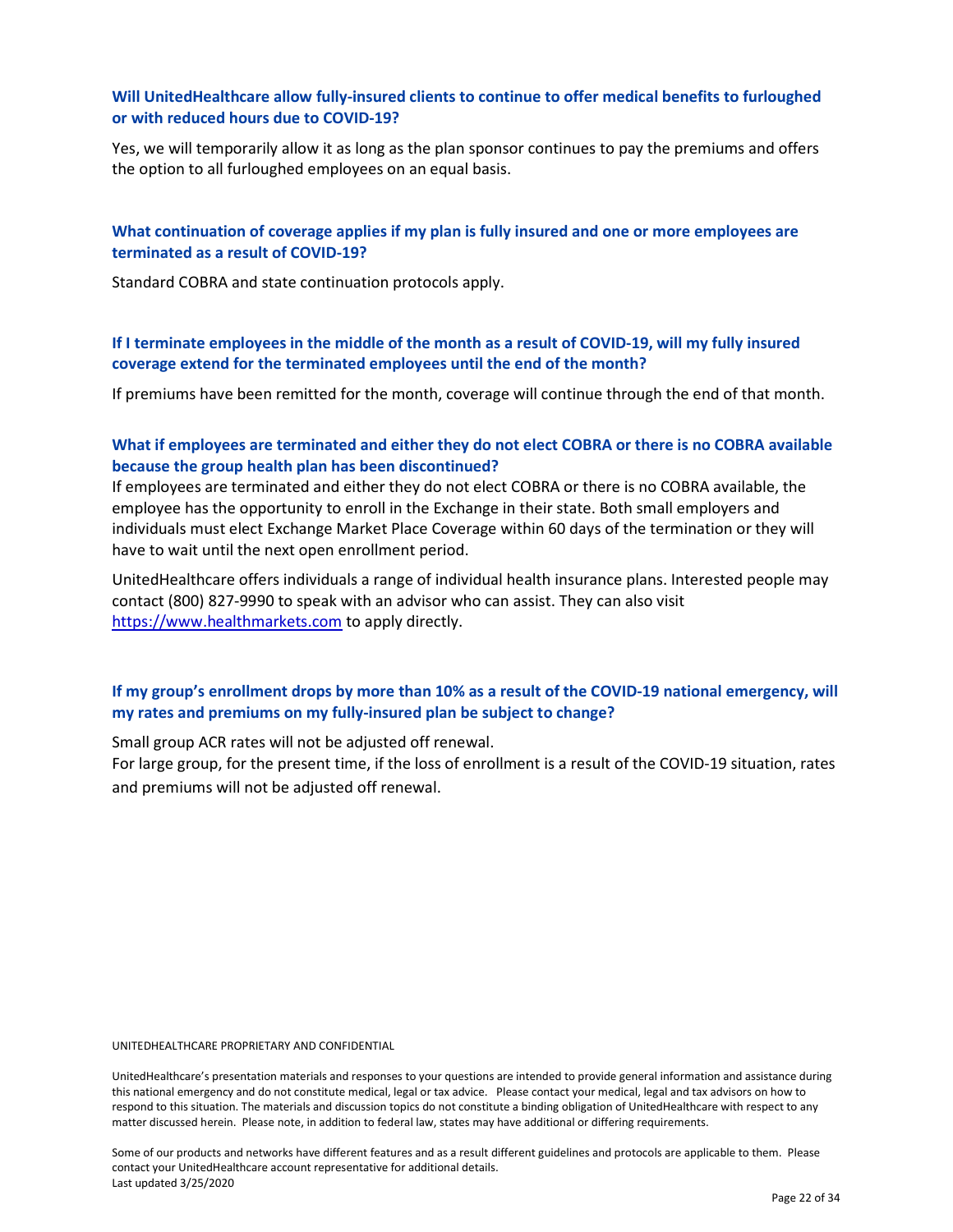#### ASO – BUSINESS DISRUPTION AND STOP LOSS SUPPORT

#### PLEASE REFER TO OTHER SECTIONS FOR ADDITIONAL INFORMATION.

#### Are self-funded clients required to follow the different rules on COVID-19?

Self-Funded clients are generally not impacted by state laws and regulations but instead are required to follow federal standards under ERISA and other federal legislation such as The Families First Coronavirus Response Act (HR 6201). If a self-funded client chooses to follow the state regulations, please contact your Account Executive to work through UnitedHealthcare's ability to support the request.

#### What should a self-funded employer consider relative to stop loss risk, plan documents, cost projections or other implications concerning COVID-19?

Self-funded clients are considered the plan fiduciary. As such, they are the final authority on plan design provisions and should consult with their professional advisors.

#### Will UnitedHealthcare Insurance Company (UHIC) and UHIC-BP stop loss policies follow the underlying plan document to determine eligible, or not covered, stop loss insurance claims?

Plans that automatically include coverage for services required by federal legislation (e.g., Family First Coronavirus Response Act) and follow UnitedHealthcare's recommended-standard option will automatically have eligible claims considered eligible charges under our stop loss policy. However, we will not automatically include stop loss insurance coverage for plans electing benefits above our standard.

Eligibility guidelines under our stop loss policy will follow the underlying plan design eligibility guidelines. This includes Leave of Absence, Temporary Layoffs, Active at Work Provisions and COBRA. Our stop loss will also accommodate the Plan's waiver of rehire waiting periods should the Plan choose to change its eligibility rules to do so. The one exception to this provision is that we will NOT agree to coverage for newly enrolled individuals due to any "Special Open Enrollments".

#### If a client reduces the hours of part of their workforce in response to the COVID-19 National Emergency, can a self-funded company continue to cover those employees?

Yes. If UnitedHealthcare is your stop loss carrier, as long as you continue to pay administrative fees and claims costs, along with your stop loss premium, you may continue to cover reduced-hour employees even though they are not actively at work during the emergency. Please note that you must administer the plan on a uniform, nondiscriminatory basis. You may not choose only certain people for whom you continue to pay claims.

All clients with a third party stop loss carrier are responsible for confirming with their stop loss insurer that their stop loss coverage aligns with their plan coverage decision as well as any questions about covering reduced hour employees who are not actively at work for some period.

#### UNITEDHEALTHCARE PROPRIETARY AND CONFIDENTIAL

UnitedHealthcare's presentation materials and responses to your questions are intended to provide general information and assistance during this national emergency and do not constitute medical, legal or tax advice. Please contact your medical, legal and tax advisors on how to respond to this situation. The materials and discussion topics do not constitute a binding obligation of UnitedHealthcare with respect to any matter discussed herein. Please note, in addition to federal law, states may have additional or differing requirements.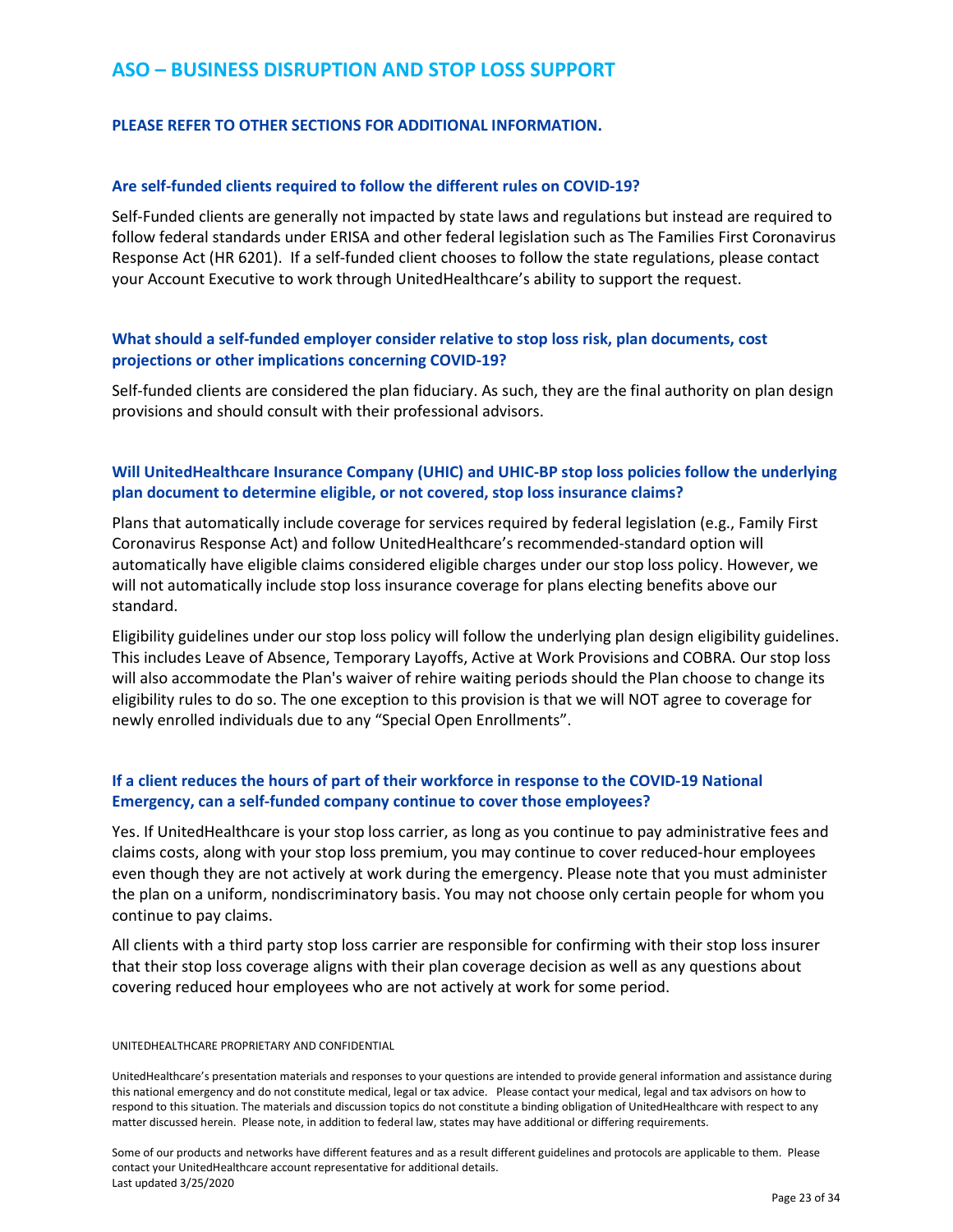Although we are communicating our intentions with Optum Stop Loss, we still require client's to confirm their stop loss coverage directly with Optum Stop Loss.

#### How will your stop loss handle timely filing for stop loss claims? NEW 3/27

UHIC and UHIC-BP will ensure coverage for any eligible stop loss claims if the underlying plan covers the claims

Clients with third party stop loss should contact their stop loss insurer for a response.

#### What about continuation of coverage for self-funded plans?

If your group is subject to COBRA, as long as one person remains actively employed, terminated employees may elect to continue coverage under COBRA under the normal notice and election procedure. If UnitedHealthcare is not your stop loss carrier, be sure to check with your stop loss carrier about any rules it may have regarding minimum enrollment of active employees for stop loss coverage. If the plan has no active employees, the plan is terminated and COBRA is not an option. In that case, employees would have a special enrollment period to enroll in individual coverage. You may contact Health Market (800) 827-9990 or https://www.healthmarkets.com for individual market coverage options.

Although we are communicating our intentions with Optum Stop Loss, we still require client's to confirm their stop loss coverage direct with Optum Stop Loss.

#### What is the process for a self-funded client who declines to cover the test and test-related expenses at no cost share?

Based on federal legislation passed on March 18, all plans are required to cover these services.

#### How will your stop loss handle timely filing for stop loss claims?

UHIC and UHIC-BP will ensure coverage for any eligible stop loss claims if the underlying plan covers the claims. Clients with third party stop loss should contact their stop loss insurer for a response.

#### Are you offering fee holidays?

No, we are not waiving administrative fees nor stop loss premium. Our contracts include standard provisions for late payment.

#### UNITEDHEALTHCARE PROPRIETARY AND CONFIDENTIAL

UnitedHealthcare's presentation materials and responses to your questions are intended to provide general information and assistance during this national emergency and do not constitute medical, legal or tax advice. Please contact your medical, legal and tax advisors on how to respond to this situation. The materials and discussion topics do not constitute a binding obligation of UnitedHealthcare with respect to any matter discussed herein. Please note, in addition to federal law, states may have additional or differing requirements.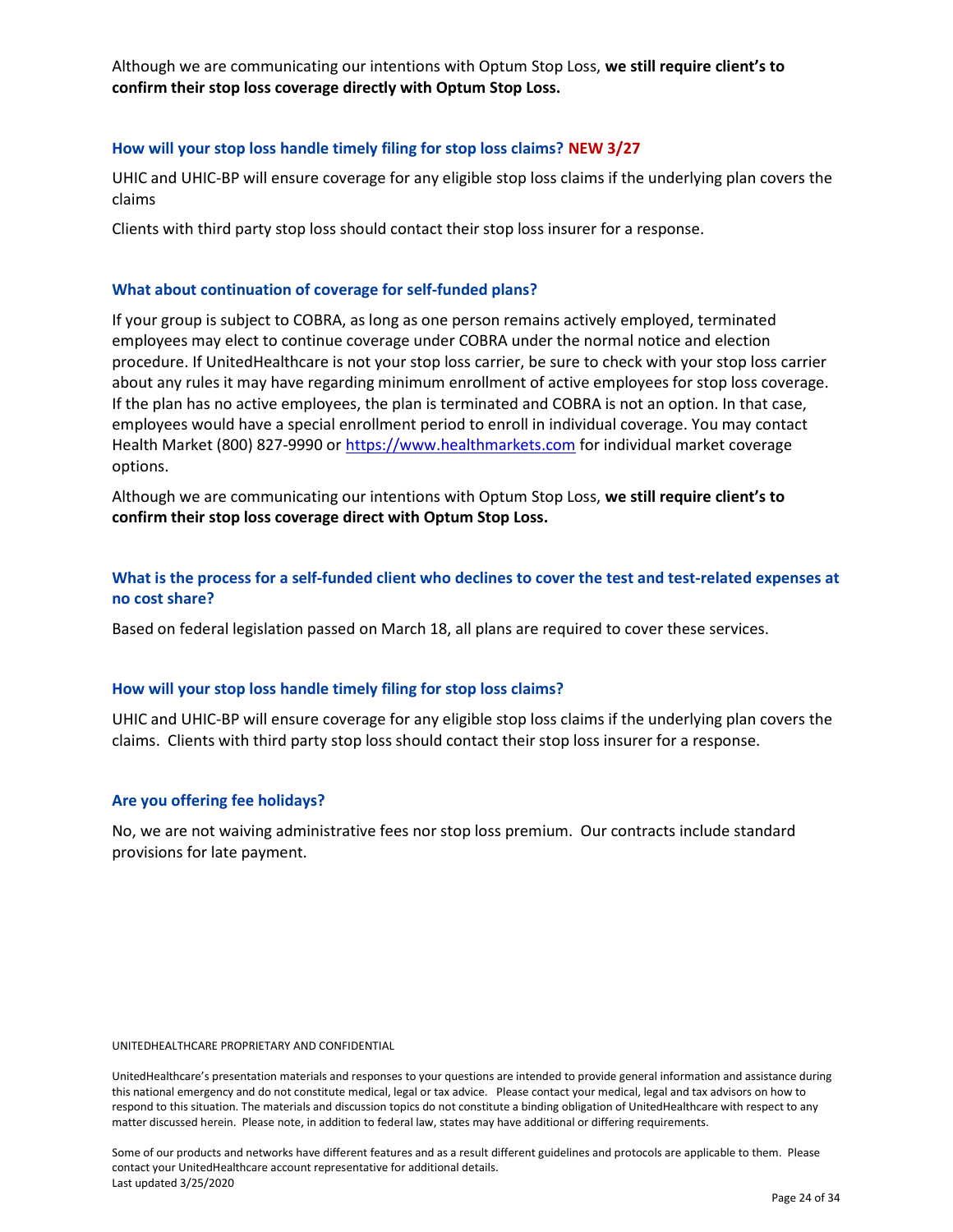#### Are furloughed employees eligible for fully insured plans?

Employees remain eligible for coverage if they remain an active employee during periods of temporary layoffs and/or reduction in hours. UnitedHealthcare is reliant on employers to notify us of employment status of their employees. If the employer chooses to pay for their coverage, then you would not notify us of a coverage change and furloughed employees would remain on the plan.

UNITEDHEALTHCARE PROPRIETARY AND CONFIDENTIAL

UnitedHealthcare's presentation materials and responses to your questions are intended to provide general information and assistance during this national emergency and do not constitute medical, legal or tax advice. Please contact your medical, legal and tax advisors on how to respond to this situation. The materials and discussion topics do not constitute a binding obligation of UnitedHealthcare with respect to any matter discussed herein. Please note, in addition to federal law, states may have additional or differing requirements.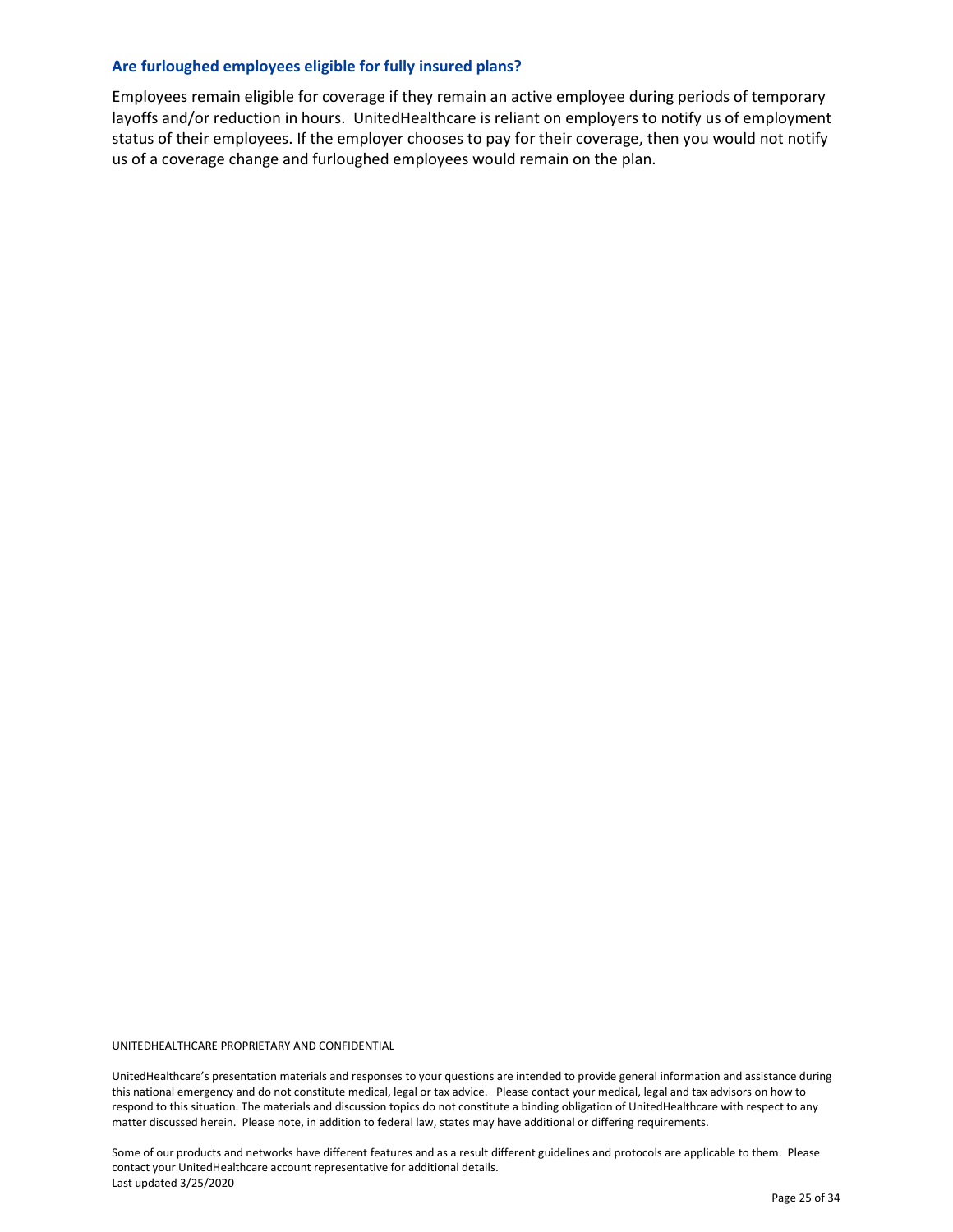#### FINANCIAL, BUSINESS CONTINUITY AND REPORTING

#### Will renewal rate actions be delayed as a result of the COVID-19 national emergency?

Renewals and all necessary information will be released on a timely basis.

#### If a self-funded customer has tiered administrative fees based on enrollment, and they experience a change in covered lives due to layoffs or furloughs related to COVID-19, will their administrative fees change?

No, for the next 60 days, we will not change any administrative fees based on a change in enrollment.

#### If a new customer, effective April 1 or May 1 has a change in enrolled census due to layoffs associated with COVID-19, will their quoted rate change?

Yes, standard new business submission review will continue. If the enrolled census changes by more than 10% we will reserve the right to re-rate the group. Depending on the magnitude of the census change, the coverages for which the group qualifies may also change.

Unless the self-funded client notifies UnitedHealthcare of their intention to terminate, we continue the plan per ASA.

#### Can fully insured groups that are scheduled to have open enrollments in March or April during business shut downs and/ or have effective dates during these shut downs, push open enrollment out past effective date when employees are back to work?

In order to ensure no disruption in benefits to members at this critical time, UnitedHealthcare will automatically enroll members to their existing 2019 plan option updated for 2020 rates and benefits. UnitedHealthcare will allow the group policyholder up to thirty (30) days post renewal to advise us of changes. In some limited instances, the 2019 plan option may no longer exist (e.g. plan discontinuance). In such instances we will map groups and enrollees to the closest equivalent plan options.

#### Can UnitedHealthcare provide COVID-19 claims reporting?

UnitedHealthcare is working on reports related to COVID-19 and will make those available as appropriate.

#### UNITEDHEALTHCARE PROPRIETARY AND CONFIDENTIAL

UnitedHealthcare's presentation materials and responses to your questions are intended to provide general information and assistance during this national emergency and do not constitute medical, legal or tax advice. Please contact your medical, legal and tax advisors on how to respond to this situation. The materials and discussion topics do not constitute a binding obligation of UnitedHealthcare with respect to any matter discussed herein. Please note, in addition to federal law, states may have additional or differing requirements.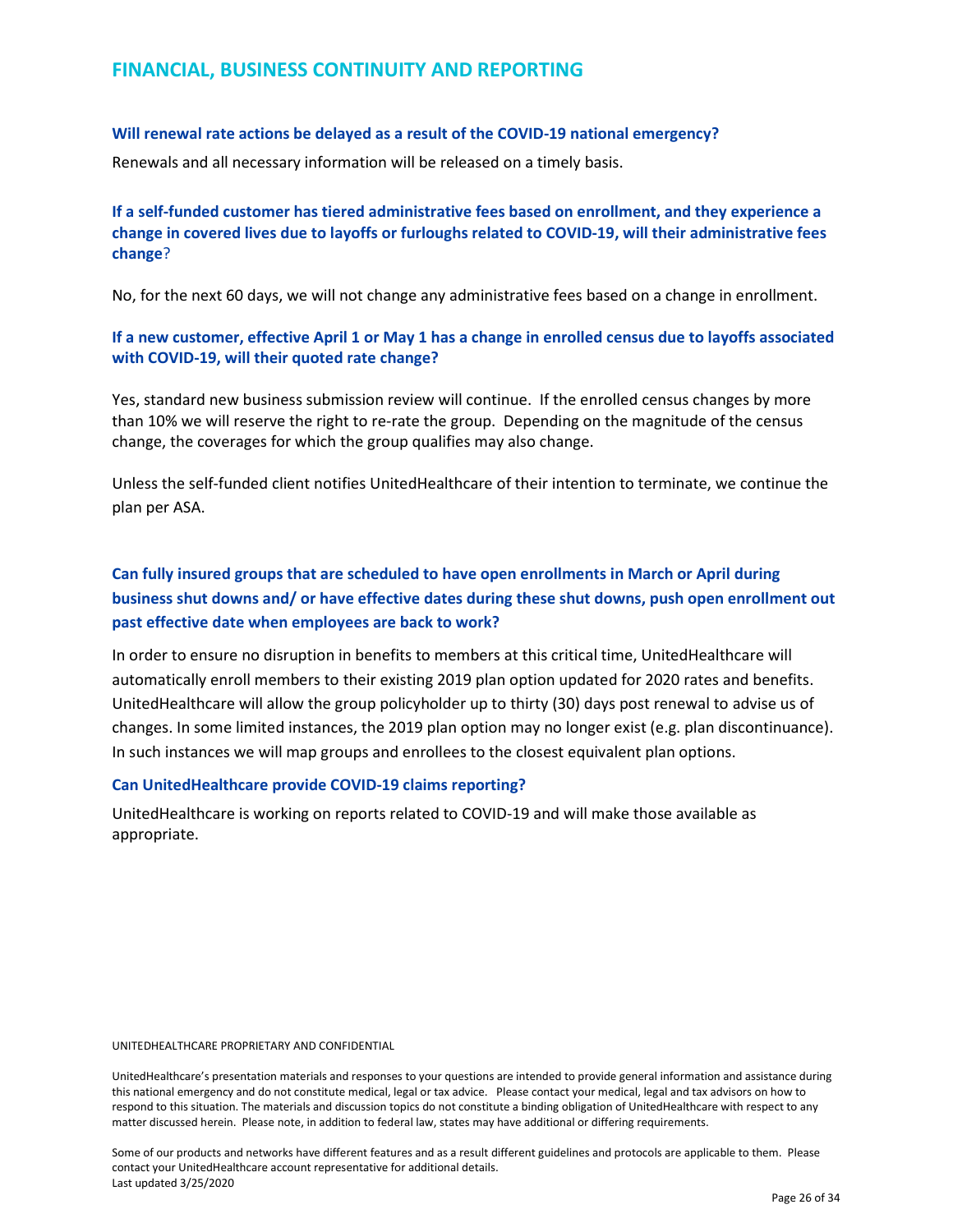#### Are customers able to continue employee health benefits if part of the workforce is laid-off in response to the COVID-19 crisis?

Yes, temporarily we will allow it as long as the plan sponsor continues to pay its premiums and offers the option to all furloughed employees on an equal basis. However, it is important to make a distinction between individuals whose employment is terminated (often "laid-off" means terminated) versus individuals still employed but experiencing a temporary reduction of hours but remains employed. In those situations where the individual continues to be employed but may have seen a reduction in work or been put on furlough as a result of COVID-19 crisis, we will temporarily not enforce insurance contractual requirements that mandate active at work status or minimum hours where we continue to receive full premium and the employer applies this approach to all such employees on an equal basis. However, if an employee is terminated, the normal termination rules apply.

#### Are customers able to continue employee health benefits if the entire workforce is laid off in response to the COVID-19 crisis?

There needs to be one active employee for a group health plan to continue to exist. Normal termination rules apply.

#### Does UnitedHealth Group have a business preparedness (continuity) plan?

Yes. The plan addresses business continuity strategies for all forms of events natural and man-made including pandemics. The strategies focus on our critical business functions and planning for the worstcase scenarios so that we can react quickly and efficiently adding value to our business and customers, members and other stakeholders through effective risk reduction, compliance with industry, contractual and regulatory standards, and safeguarding our operations and assets.

UNITEDHEALTHCARE PROPRIETARY AND CONFIDENTIAL

UnitedHealthcare's presentation materials and responses to your questions are intended to provide general information and assistance during this national emergency and do not constitute medical, legal or tax advice. Please contact your medical, legal and tax advisors on how to respond to this situation. The materials and discussion topics do not constitute a binding obligation of UnitedHealthcare with respect to any matter discussed herein. Please note, in addition to federal law, states may have additional or differing requirements.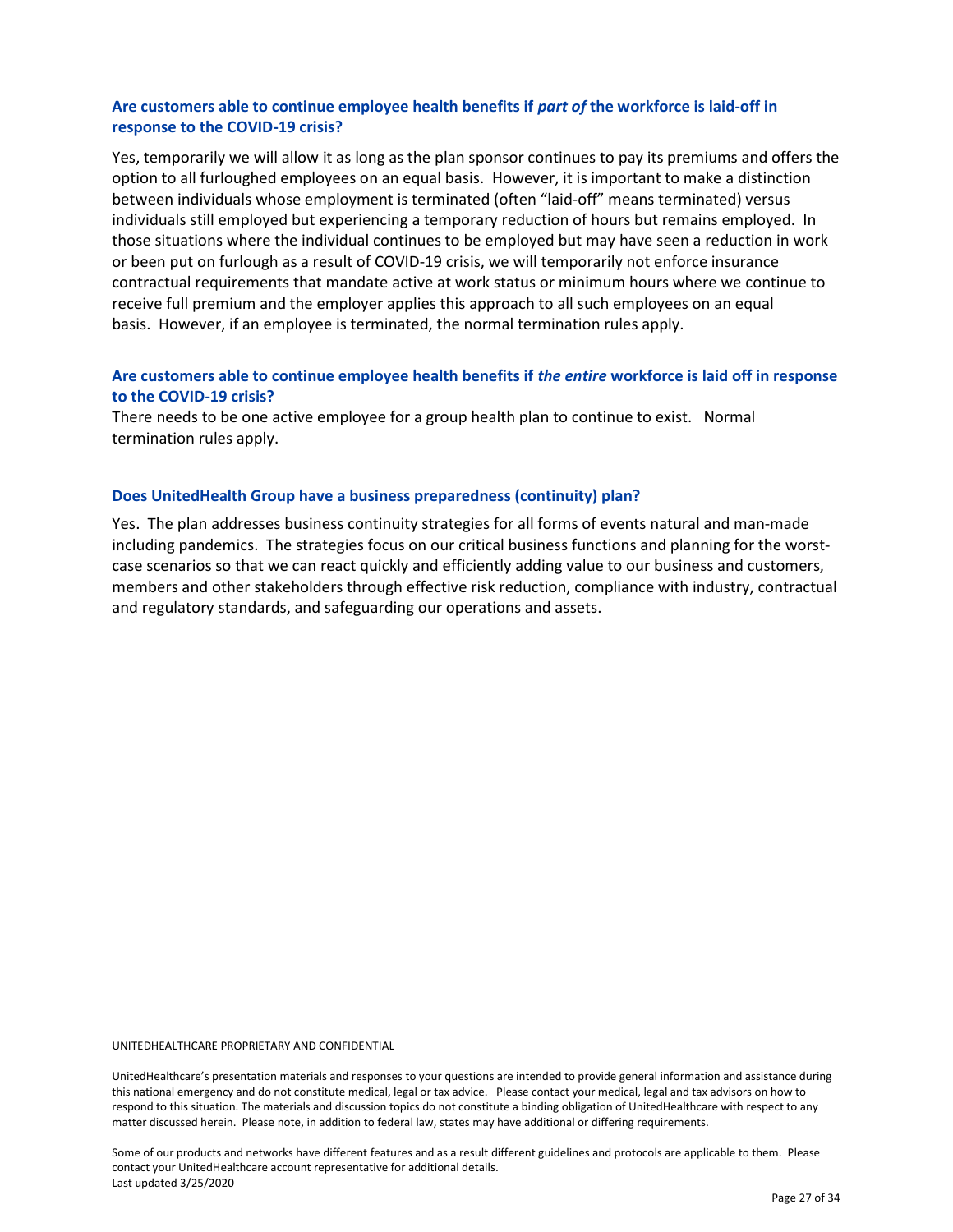#### **SPECIALTY**

#### If I am hospitalized due to COVID-19, will it be treated like any other hospitalization under our Hospital Indemnity plans?

Yes, hospitalizations due to COVID-19 will be treated like any other hospitalization under the terms our Hospital Indemnity plans.

#### If a covered person is medically quarantined but not yet exhibiting symptoms or formally diagnosed with COVID-19, are they disabled under a UnitedHealthcare Short Term Disability plan?

Short-Term Disability plans insure against lost income when a medical condition restricts or limits a covered person's ability to perform their job and meets the policy definition of a disability.

If, as a result of COVID-19, a covered person is unable to work, experiences a loss of income due to a medically supported quarantine or isolation, but does not rise to the level of restrictions and limitations as defined in the policy, UnitedHealthcare will review and consider these claims for possible benefit payment. Generally speaking, if a reasonable accommodation for remote work exists while in quarantine or isolation, there is no loss of income; therefore, the definition of disability would not be met.

Do you count quarantine periods towards any elimination periods that apply before benefits are paid under your disability plans?

Yes.

#### Is documentation required in order to substantiate a medically supported period of isolation or quarantine?

Yes, proof of the medical quarantine or isolation is required from the treating provider. If a customer is having difficulty obtaining the necessary documentation to substantiate their claim, UnitedHealthcare will work with that individual based on their unique situation.

#### Does your standard group disability plan contain exclusions for pandemics like COVID-19?

No.

#### Is contracting COVID-19 considered an Accident as defined under our Accident Plans?

No, contracting COVID-19 is not considered an Accident as defined under our Accident plans.

#### UNITEDHEALTHCARE PROPRIETARY AND CONFIDENTIAL

UnitedHealthcare's presentation materials and responses to your questions are intended to provide general information and assistance during this national emergency and do not constitute medical, legal or tax advice. Please contact your medical, legal and tax advisors on how to respond to this situation. The materials and discussion topics do not constitute a binding obligation of UnitedHealthcare with respect to any matter discussed herein. Please note, in addition to federal law, states may have additional or differing requirements.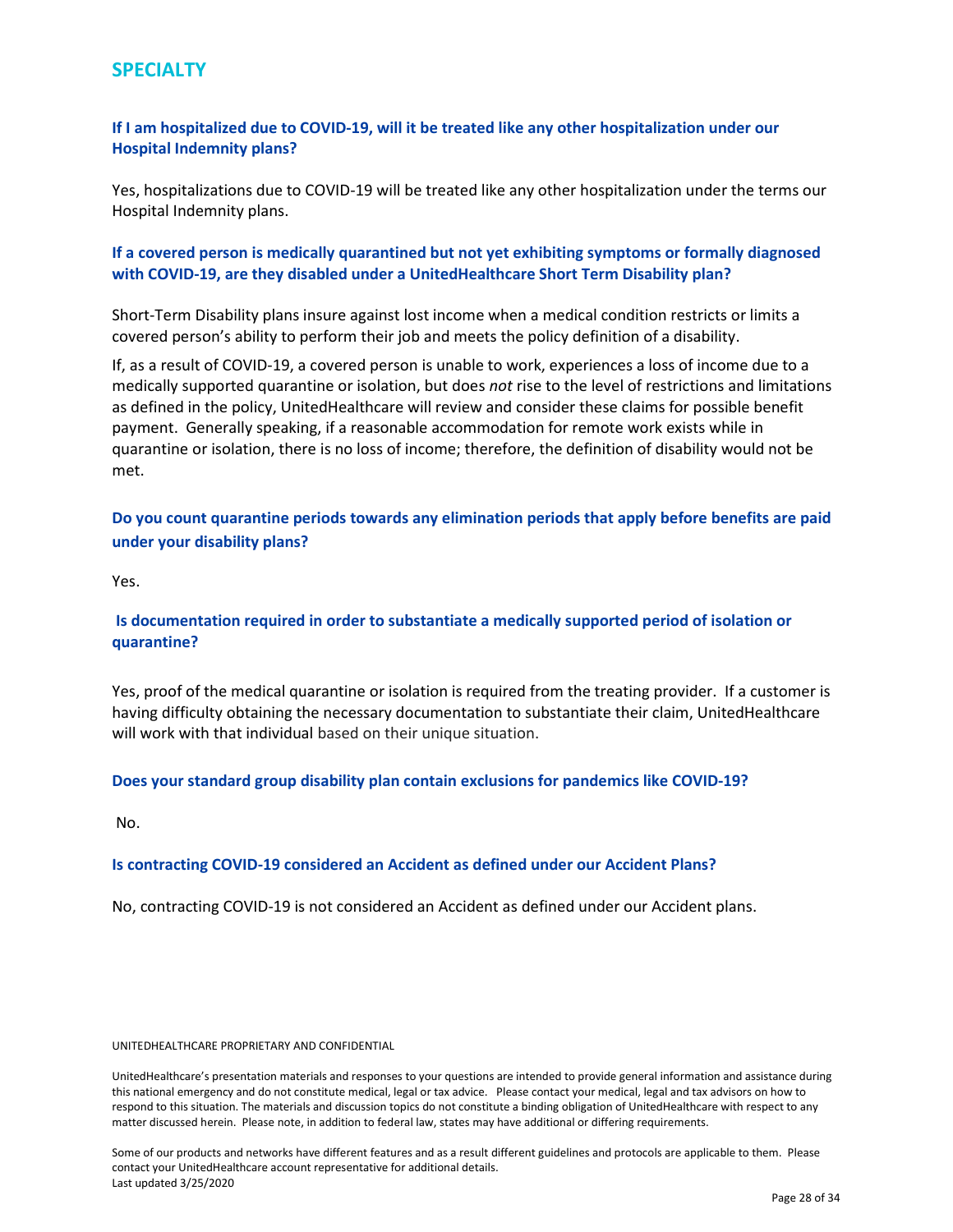#### Is COVID-19 a covered condition under our Critical Illness plans?

No, COVID-19 is not a covered Critical Illness under our Critical Illness plans.

#### If I am hospitalized due to COVID-19, will it be treated like any other hospitalization under our Hospital Indemnity plans?

Yes, hospitalizations due to COVID-19 will be treated like any other hospitalization under the terms our Hospital Indemnity plans.

#### Do our basic or supplemental life policies have any exclusions for death from a pandemic?

There are no exclusions for pandemics in our basic or supplemental life policies.

#### Are employees who self-quarantine or isolate due to underlying medical conditions or risk of exposure to COVID-19 covered under FMLA?

The Family Medical Leave Act (FMLA) provides job protection for leave related to one's own serious health condition or to care for a family member. At this time, job protection is not provided to those who self-quarantine or isolate due to underlying medical conditions or risk of exposure to COVID-19.

If an employer has elected Accommodation Services, these services are limited to people with disabilities as defined in the Americans with Disabilities Act (ADA) and the ADA Amendments Act (ADAAA). At this time, the protections offered under the ADA and ADAAA do not extend to individuals who self-quarantine or isolate due to underlying medical conditions or risk of exposure to COVID-19.

#### How did The Families First Coronavirus Response Act (HR 6201) passed by the federal government expand employee job protections under the FMLA?

The Families First Coronavirus Response Act created, on a temporary basis, one new protected leave category. Effective April 2, 2020, through December 31, 2020, if an employee is unable to work or telework because s/he needs to care for a child under the age of 18 whose school or daycare has closed as a result of COVID-19, the leave will be protected under the FMLA. The employer must provide up to 12 weeks of leave. The first 10-days of the leave will be unpaid, and the remaining leave will be paid by the employer at a rate of 2/3 the employee's regular rate of pay. This payment shall not exceed \$200/day or \$10,000 for the total duration of the leave. To be eligible for this leave, the employer must have fewer than 500 employees, and the employee needing leave must have been employed for at least 30 days.

For employers who have purchased our FMLA and Leave Accommodation Services, we are prepared to administer and track any leave requests received under this new law. However, we will not, consistent with our administrative agreements, issue benefit payments to employees.

#### UNITEDHEALTHCARE PROPRIETARY AND CONFIDENTIAL

UnitedHealthcare's presentation materials and responses to your questions are intended to provide general information and assistance during this national emergency and do not constitute medical, legal or tax advice. Please contact your medical, legal and tax advisors on how to respond to this situation. The materials and discussion topics do not constitute a binding obligation of UnitedHealthcare with respect to any matter discussed herein. Please note, in addition to federal law, states may have additional or differing requirements.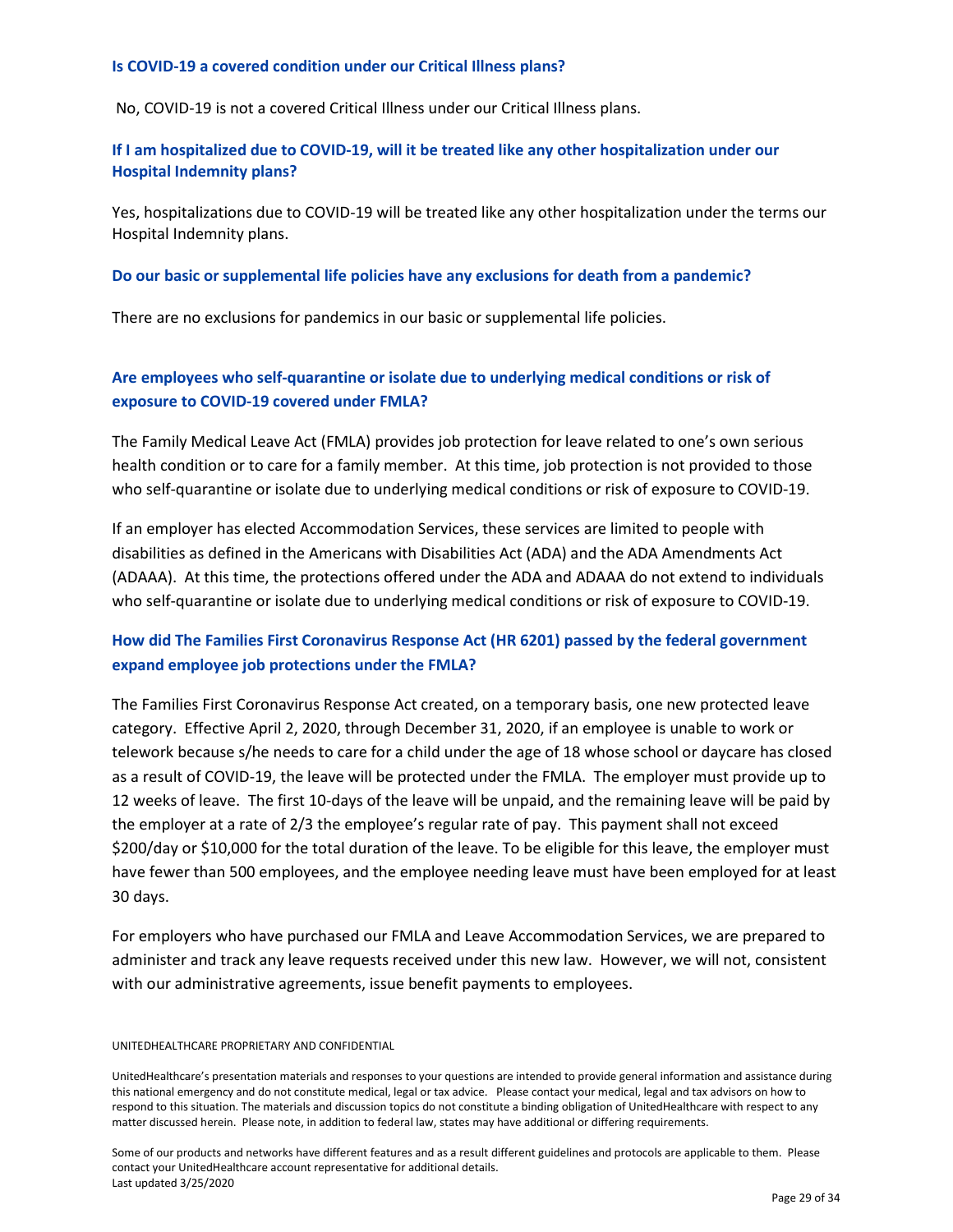#### The federal government recently passed The Families First Coronavirus Response Act (HR 6201). How does this new legislation impact our Financial Protection disability plans/benefits?

The Families First Coronavirus Response Act enacted, on a temporary basis, up to two weeks of paid sick leave for employees who are unable to work or telework as a result of COVID-19. The specific reasons for permitted leave include the employee being subject to a government-ordered quarantine, advised by healthcare provider to quarantine or experiencing symptoms of COVID-19. The reasons also include the need to care for an individual who is subject to a government order or has been advised to quarantine, or needs a leave to care for a child because their school or daycare has been closed. This law is effective April 2, 2020, through December 31, 2020, and applies to private employers with fewer than 500 employees and public employers of any size.

The primary impact of this new paid sick leave law relates to potential short-term disability claims filed on the basis of a medically supported quarantine or isolation. As stated above, if, as a result of COVID-19, a covered person is unable to work or telework, experiences a loss of income due to a medically supported quarantine or isolation, but does not rise to the level of restrictions and limitations as defined in the policy, we will review and consider these claims for possible benefit payment. With the introduction of mandatory paid sick leave:

- for applicable employers with fewer than 500 employees there will be no income loss during the recommended 14-day quarantine period and no reason to file a short-term disability claim;
- for employers with more than 500 employees, our position stated above regarding consideration of STD claims in the absence of a diagnosis will not change; and
- in the event an employee is diagnosed with COVID-19 and is too ill to work, any mandatory paid sick leave received by the employee may be considered an offset under the terms of the applicable short term disability policy.

#### I understand how UnitedHealthcare approaches COVID-19 relative to their insured Financial Protection plans, but what about self-insured plans where UnitedHealthcare is administering disability claims on behalf of our company?

A. Generally speaking, we approach claim administration for our self-insured disability customers similar to that of our fully insured customers. That said, we recognize that each self-insured policyholder (employer) has discretion as to how benefits are paid, and we work with customers to administer benefits according to their company-specific needs. We would suggest, however, that the employer consult with its benefits advisor or legal counsel regarding such decisions.

UNITEDHEALTHCARE PROPRIETARY AND CONFIDENTIAL

UnitedHealthcare's presentation materials and responses to your questions are intended to provide general information and assistance during this national emergency and do not constitute medical, legal or tax advice. Please contact your medical, legal and tax advisors on how to respond to this situation. The materials and discussion topics do not constitute a binding obligation of UnitedHealthcare with respect to any matter discussed herein. Please note, in addition to federal law, states may have additional or differing requirements.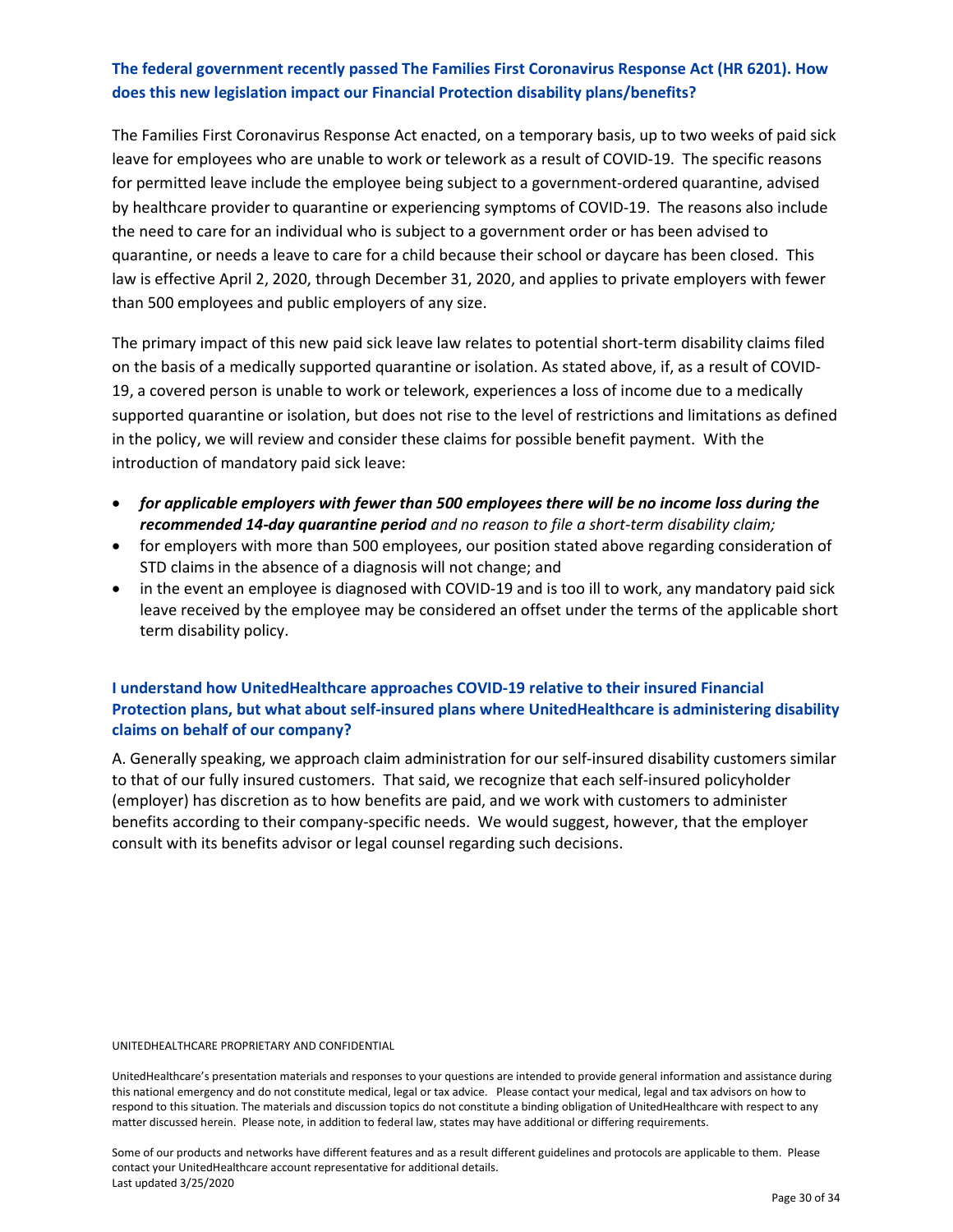#### Does coverage continue during a medically supported period of isolation or quarantine?

Many of our insurance plans allow for a continuation of coverage for approved leaves of absence. We will consider an employee to be actively employed during their medically supported isolation or quarantine if the employee is isolated or quarantined at the recommendation of their treating provider, the Centers for Disease Control and Prevention (CDC) or similar government order. The length of continuation is dependent upon how the leave of absence provision and/or termination provision is defined under the applicable coverage/plan\*.

\*Continuation of coverage presumes applicable premiums are paid.

#### What happens to my UnitedHealthcare Financial Protection coverage if my employer closes for quarantine based on a Federal or State Emergency Order?

Your continued coverage under a UnitedHealthcare Financial Protection plan is governed by the specific policy documents between UnitedHealthcare and your employer. These policy documents typically include provisions that define active at work requirements as a prerequisite to enroll in and to retain coverage as well as continuation of coverage provisions based on either a leave of absence or layoff. The specific duration for continued coverage may vary as some customers have purchased enhanced coverage. In all cases, premiums must continue to be paid. Any claims which arise during the temporary closure will be reviewed according to the terms of the specific policy issued to your employer.

#### If I lay off part of my workforce in response to the COVID-19 crisis, how long will their coverage continue under our group life, AD&D and supplemental health plans?

Continuation of coverage due to an approved layoff is outlined in the Termination of Covered Person Insurance or Termination of Covered Employee Insurance section(s) of the employer's policies. It may vary by customer and you should refer to the actual Certificate(s) for plan specifics.

 By way of reference, our standard policy language (which applies to most customers) allows for coverage to continue due to an approved layoff, for up to three months from the date he/she stopped active work.

#### If I lay off part of my workforce in response to the COVID-19 crisis, how long will their coverage continue under our group disability plan?

Continuation of coverage due to an approved temporary layoff is outlined in the Termination of Covered Person Insurance section of the employer's disability policy. It may vary by customer and you should refer to the actual Certificate(s) for plan specifics.

 By way of reference, our standard disability policy language (which applies to most customers) allows for coverage to continue due to a temporary layoff - through the end of the month following the month in which the layoff began.

UNITEDHEALTHCARE PROPRIETARY AND CONFIDENTIAL

UnitedHealthcare's presentation materials and responses to your questions are intended to provide general information and assistance during this national emergency and do not constitute medical, legal or tax advice. Please contact your medical, legal and tax advisors on how to respond to this situation. The materials and discussion topics do not constitute a binding obligation of UnitedHealthcare with respect to any matter discussed herein. Please note, in addition to federal law, states may have additional or differing requirements.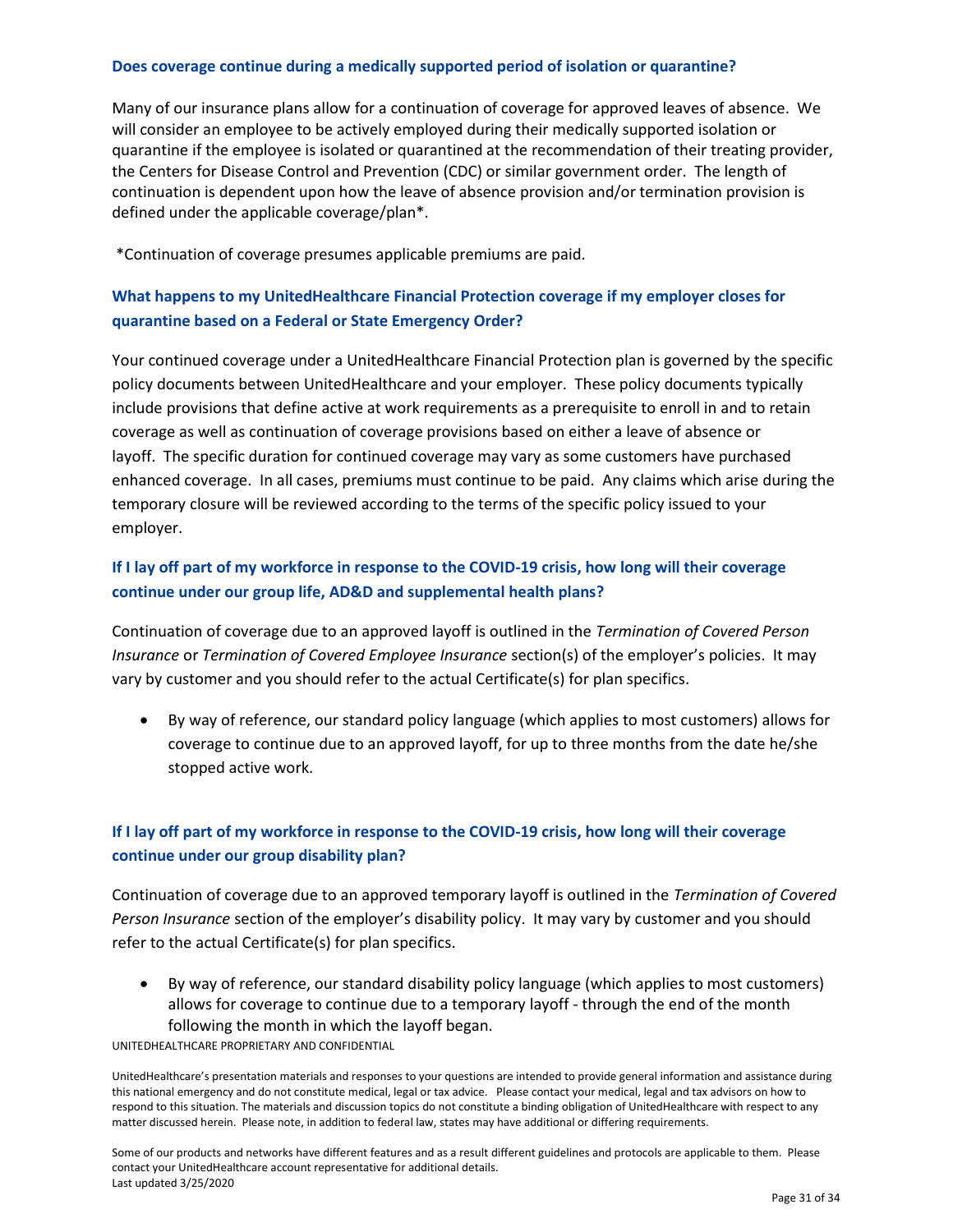o For example: If a temporary layoff began March 17, 2020, coverage does not end until April 30, 2020.

If my company reduces their hours of operation or furloughs certain employees as a result of COVID-19, will my employees be able to retain their Financial Protection coverages even though their current work hours are below the minimum required by the policy?

A. Effective from March 1, 2020, through April 30, 2020, when our customers' business operations are impacted due *solely* to the COVID-19 pandemic, our Financial Protection policies will be administered as follows:

- If an employee who is normally within an eligible class as defined in the policy remains working but his/her working hours fall below the minimum required, we will consider the employee to remain in an eligible class of insurance, provided that premiums continue to be paid.
- If an employee who is normally within an eligible class as defined in the policy is temporarily furloughed and furloughs are not specifically addressed in the Certificate, we will consider the employee to be on a temporary layoff and coverage will continue as outlined in the Termination of Covered Person Insurance or Termination of Covered Employee Insurance section(s) of the employer's applicable policies, provided premiums continue to be paid.

UNITEDHEALTHCARE PROPRIETARY AND CONFIDENTIAL

UnitedHealthcare's presentation materials and responses to your questions are intended to provide general information and assistance during this national emergency and do not constitute medical, legal or tax advice. Please contact your medical, legal and tax advisors on how to respond to this situation. The materials and discussion topics do not constitute a binding obligation of UnitedHealthcare with respect to any matter discussed herein. Please note, in addition to federal law, states may have additional or differing requirements.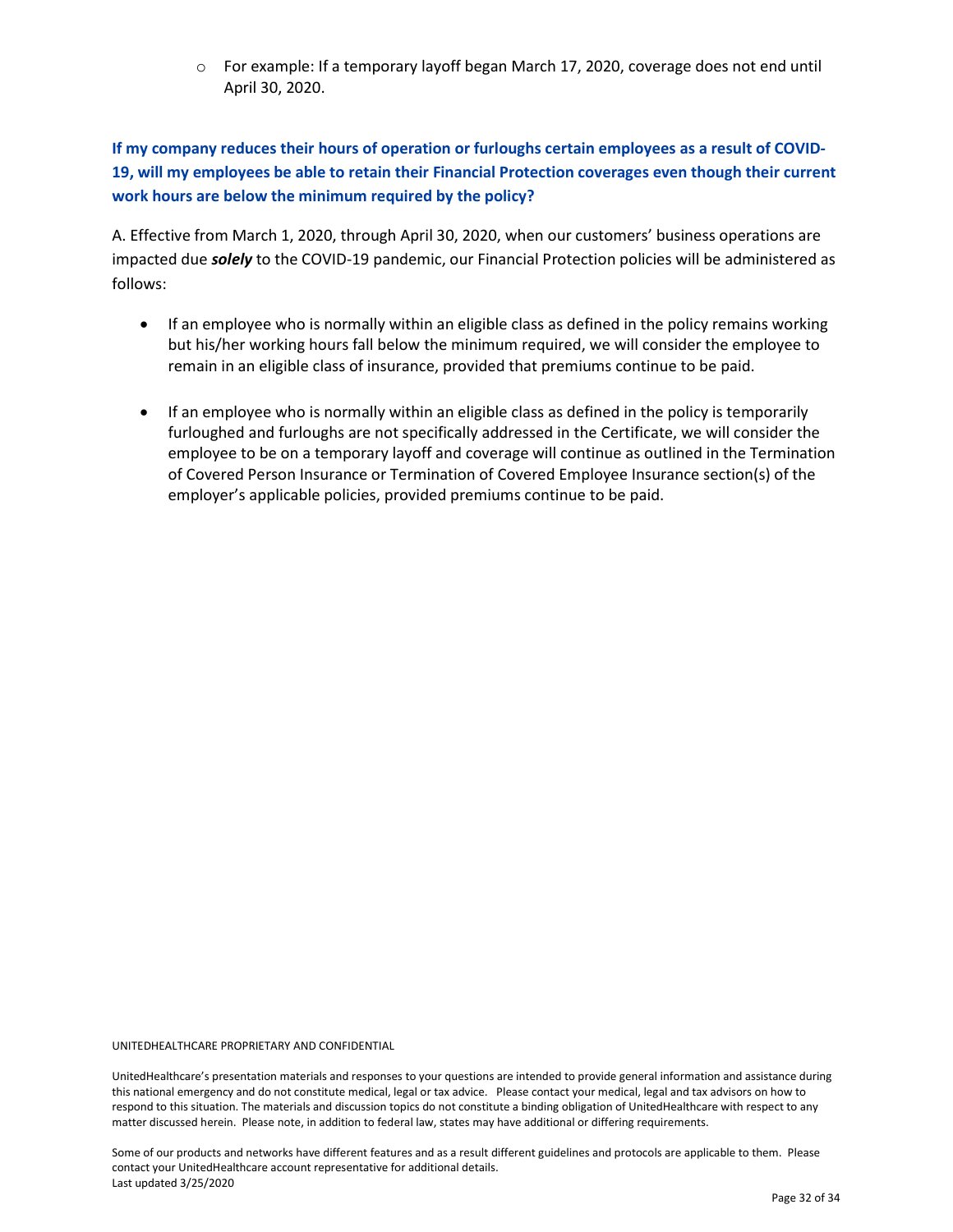#### ALL SAVERS

#### INFORMATION IN THIS SECTION IS SPECIFIC TO ALL SAVERS.

#### Is there a Virtual Visit option for members?

Virtual Visit options are available to members in many plans. Where available, and if covered under the member's plan, members can schedule a Virtual Visit with a provider. Virtual Visit providers Teladoc<sup>R,</sup> HealthiestYou, AmWell<sup>R</sup> and Doctor On Demand™ have developed guidelines for members who think they may have been infected by COVID-19.

A member's Virtual Visit is a good place to discuss concerns and symptoms. Where indicated, the Virtual Visit provider may refer the member to their physician.

When a COVID-19 test is done, the test and test-related virtual visit will be covered at no cost share when billed with the appropriate codes. Please note that claims for treatment will pay according to the member's plan benefits.

#### How does this change apply to All Savers?

All Savers level-funded members already have access to \$0 Virtual Visits through our partnership with HealthiestYou. For the All Savers fully insured membership that does not currently have access to this benefit, this service will be available to them for the next three months at no cost to the group or member.

#### Has UnitedHealthcare changed telehealth guidelines for All Savers?

To increase system access and flexibility when it is needed most, we are expanding our telehealth policies to make it easier for people to connect with their healthcare provider. People will have access to telehealth services in two ways:

- Designated Virtual Visit Providers Members can access their existing telehealth benefit offered through one of UnitedHealthcare's designated partners for free. UnitedHealthcare Virtual Visit providers include HealthiestYou , Teladoc, Doctor on Demand and AmWell,
- Expanded Provider Telehealth Access Effective immediately, through June 18, 2020, all eligible in-network medical providers who have the ability and want to connect with their patient through synchronous virtual care (live video-conferencing) can do so. We will waive member cost sharing for COVID-19 testing-related visits.

#### UNITEDHEALTHCARE PROPRIETARY AND CONFIDENTIAL

UnitedHealthcare's presentation materials and responses to your questions are intended to provide general information and assistance during this national emergency and do not constitute medical, legal or tax advice. Please contact your medical, legal and tax advisors on how to respond to this situation. The materials and discussion topics do not constitute a binding obligation of UnitedHealthcare with respect to any matter discussed herein. Please note, in addition to federal law, states may have additional or differing requirements.